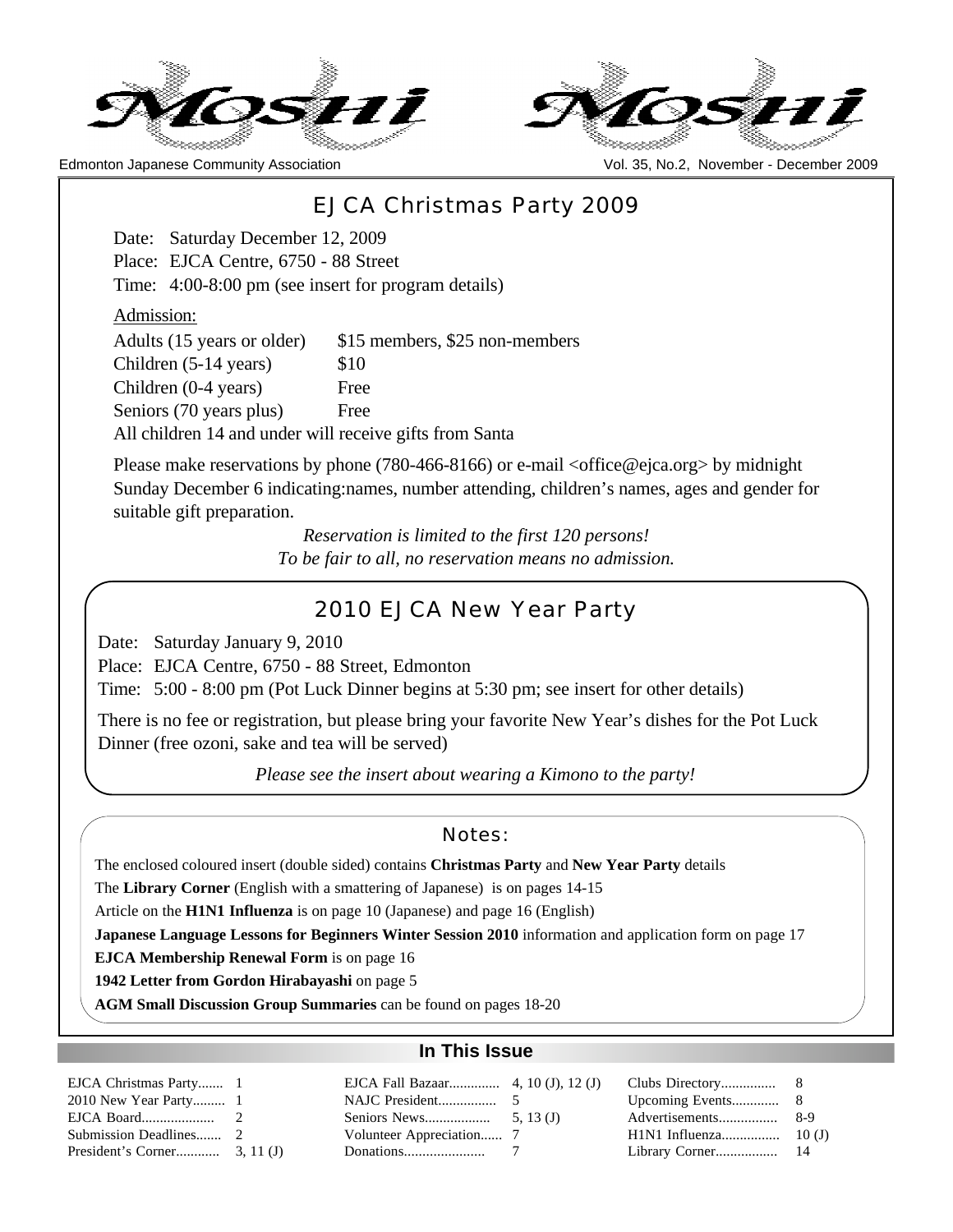# 2009 - 2010 EJCA Board of Directors & Committees

**President** Cathy Tennant - 436-6291 <tennant@shaw.ca>

**Vice-President** Sanae Ohki - 459-3862 <sanaeohki@shaw.ca>

**Secretary** Brenda Madsen <brxmbrxm@gmail.com>

**Treasurer** Jim Hoyano - 437-7730 <jkhoyano@shaw.ca>

**Centre Manager** John Priegert - 466-8166 <office@ejca.org>

*Published by*

*Edmonton Japanese Community Association*

*Editorial Address: 6750 - 88 Street Edmonton, Alberta T6E 5H6 Tel: (780) 466-8166 Fax: (780) 465-0376* website: www.ejca.org e-mail: office@ejca.org

*English Section Editor: Jim Hoyano Japanese Section Editor: Yumiko Hoyano*

> *Support Staff: Soly Sawada Daiyo Sawada Tom Nakashima Gong Kiel Bill Kiel*

*"Moshi Moshi is a publication of the Edmonton Japanese Community Association. Its objective is to disseminate information of interest to the Japanese community and those interested in Japanese culture, including announcements of upcoming events.*

#### **EJCA Board Directors**

Stephanie Bozzer <sbozzer@telus.net>

Erin Munro - 669-9572 <erinmunro03@gmail.com>

Rick Hirata - 438-2747 <rkhirata@shaw.ca

Shiho Asano - 437-2741  $\langle$ sasano@shaw.ca $\rangle$ 

Scott Sutton - 994-6519 <ma-sc@cia.com>

### **Finance Committee**

Cathy Tennant Rick Hirata Jim Hoyano

### **Library Committees**

Shiho Asano Nancy Cyr David Sulz Sanae Ohki Tom Hyodo Cathy Tennant **NAJC Liaison** Takashi Ohki **Scholarships & Awards** Yoshiaki Hirata Daiyo Sawada

**Japan Today School Program** Sanae Ohki

**MEJCS Liaison** Sanae Ohki

**Joint Committee** Sanae Ohki Cathy Tennant

#### **Membership Committee**

Stephanie Bozzer Cathy Tennant Rick Hirata Regan Coyne Vacancies

**Garden Committee** John Priegert Carol Eder Les Dowdell Yumiko Hoyano

Deadline for Submissions for the Next Issue (Vol. 35, No. 2) is January 15, 2010

Submission Deadlines for other upcoming issues:

Volume 35, No. 4 - March 15, 2010 Volume 35, No. 5 - May 15, 2010 Volume 35, No. 6 - July 15, 2010 Volume 36, No. 1 - September 15, 2010 Volume 36, No. 2 - November 15, 2010

# EJCA Mission & Vision Statements

# Mission

- To facilitate the development of an inclusive and vibrant Japanese Canadian Community within a multicultural Edmonton.
- To support the objectives of the National Association of Japanese Canadians by promoting respect and harmony among people of various cultures in the Edmonton area.

# Vision

• A dynamic and evolving community that sustains a sense of wellbeing built upon awareness of Japanese heritage in Canada.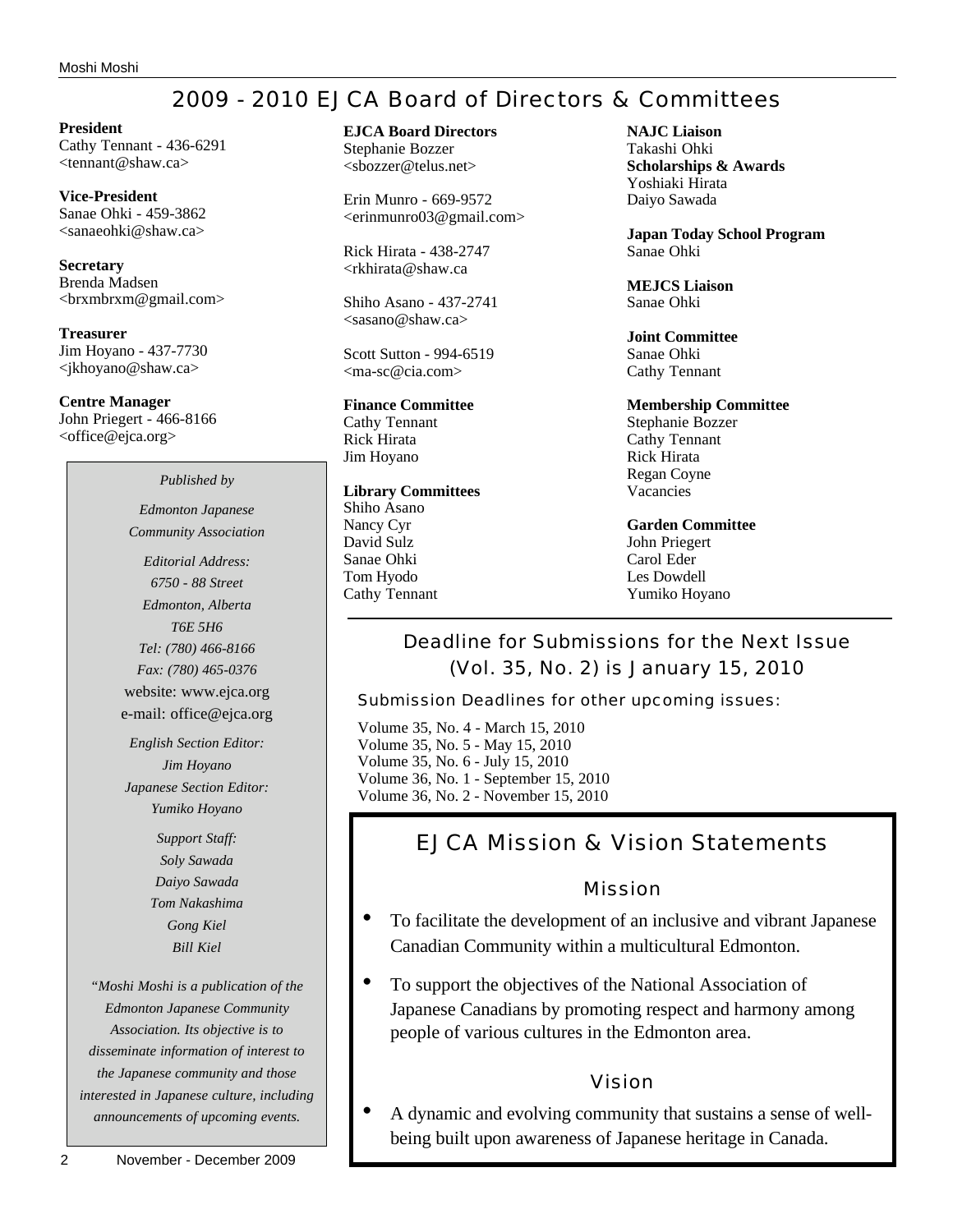# President's Corner

# Cathy Tennant



After a snowy October, we're enjoying an unexpectedly warm November. And yet, despite the double digit temperatures this month, curlers have already dusted off their brooms and gardeners have harvested the last of their vegetables, so I guess we can't escape the reality that winter is on its way…and may already have arrived by the time the

Moshi Moshi is delivered.

This fall, we received a very generous donation of \$2,000 from the South Edmonton Lions Club, to assist with our operating and programming expenses. We have Takashi Ohki to thank for this donation because the gift was to show appreciation to EJCA and Takashi Ohki for his volunteer translation services this June (details can be found in a separate article).

The Library Committee is happy to announce some good news! The Alberta Gaming and Liquor Commission approved our request to use gaming proceeds to purchase books for the library. The approval to spend \$4,400.00 will enable us to seriously enhance the English language materials, so watch for new titles in the Library section of the Moshi Moshi each issue.

#### **Past Events**

**National Association of Japanese Canadians (NAJC) AGM - October 17 & 18, 2009** Sanae Ohki and I represented EJCA and, in his capacity as the newly appointed Treasurer of NAJC, Takashi Ohki also attended from Edmonton.

One of the major issues discussed was changing the investment strategy of NAJC in order to optimize the return on investments while ensuring the protection of the amount allocated to the Endowment Fund. A decision was made to move investments from "the former managers (two major banks) to an investment company experienced in funds management for non-profit organizations.

Feedback about member organizations' activities and their opinions about NAJC's activities were gathered by questionnaire and we look forward to receiving a report on the compiled information.

The availability of NAJC grants for pilot projects will be discussed by the Board.

#### **EJCA Annual General Meeting -** October 3, 2009

The AGM was attended by approximately 50 members which met the required quorum. The special item of business was voting on the updating of the Bylaws which involved clarifying wording and the "modernizing" of notification procedures to now include email.

Members were also notified of the increase in membership fees by \$5.00 (individual membership now \$20 and family membership now \$35) to help meet the increasing cost of day to day operations. Fees have not been increased for many years.

The Board for the 2009-2010 term was elected, with terms expiring 2010 (Stephanie Bozzer, Rick Hirata, Brenda Madsen, Sanae Ohki, Scott Sutton, Cathy Tennant) and in 2011 (Shiho Asano, Jim Hoyano, Erin Munro). Our newest director, Erin Munro, has been a member of the Edmonton Kendo and Naginata Club for several years and for the past two years she has been in charge of the overall coordination of volunteers for the Heritage Festival. The Board positions will be decided at the next Board meeting.

The following presentations were made:

#### **Kimiko Shimizu Cultural Development Grants** (\$500 each) awarded to:

**Awa Odori Group** (accepted by Emiko Kinoshita) for the purchase of costumes and other items. The current costumes were donated almost 5 years ago by an odori group in Japan and members use some of their own items for performances at uch venues as the Devonian Gardens and Heritage Festival. The grant will enable the club to purchase performance costumes and other related items.

**Yumiko Hoyano** to help with expenses incurred in preparing for her watercolour art exhibition held at the Jeff Allen Gallery in July and to further her painting techniques. The new technical skills acquired through workshops/courses will benefit the students in her Art Club held at the EJCA.

#### **NAJC Endowment Grant** (\$1000)

**Keiko Marumo** was awarded a "Sports, Education, Arts Development" (SEAD) grant by the NAJC to assist with her training prior to representing Canada at an International Kendo Championship in Brazil.

#### **EJCA Donation to the Dr. Gordon Hirabayashi Scholarship Fund** (\$3,000)

The donation was accepted by Susan Carnahan (Gordon Hirabayashi's wife) on behalf of the University of Alberta. The Scholarship will be awarded annually to graduate students in Sociology, pursuing specialties such as social justice and human rights.

Following the AGM, there was the opportunity to join one of four discussion groups: *Youth and Young Adult Activities, Human Rights, Communication, Japanese-Language Discussion on EJCA-related Topics.* Many comments and suggestions were made and this input will be used at the Board Retreat. A summary list of the comments can be found in a separate section of this issue.

The afternoon came to a delicious conclusion with a buffet dinner that was catered by the **Banzai Restaurant, Kobe** 

#### **Continued on Page 4...**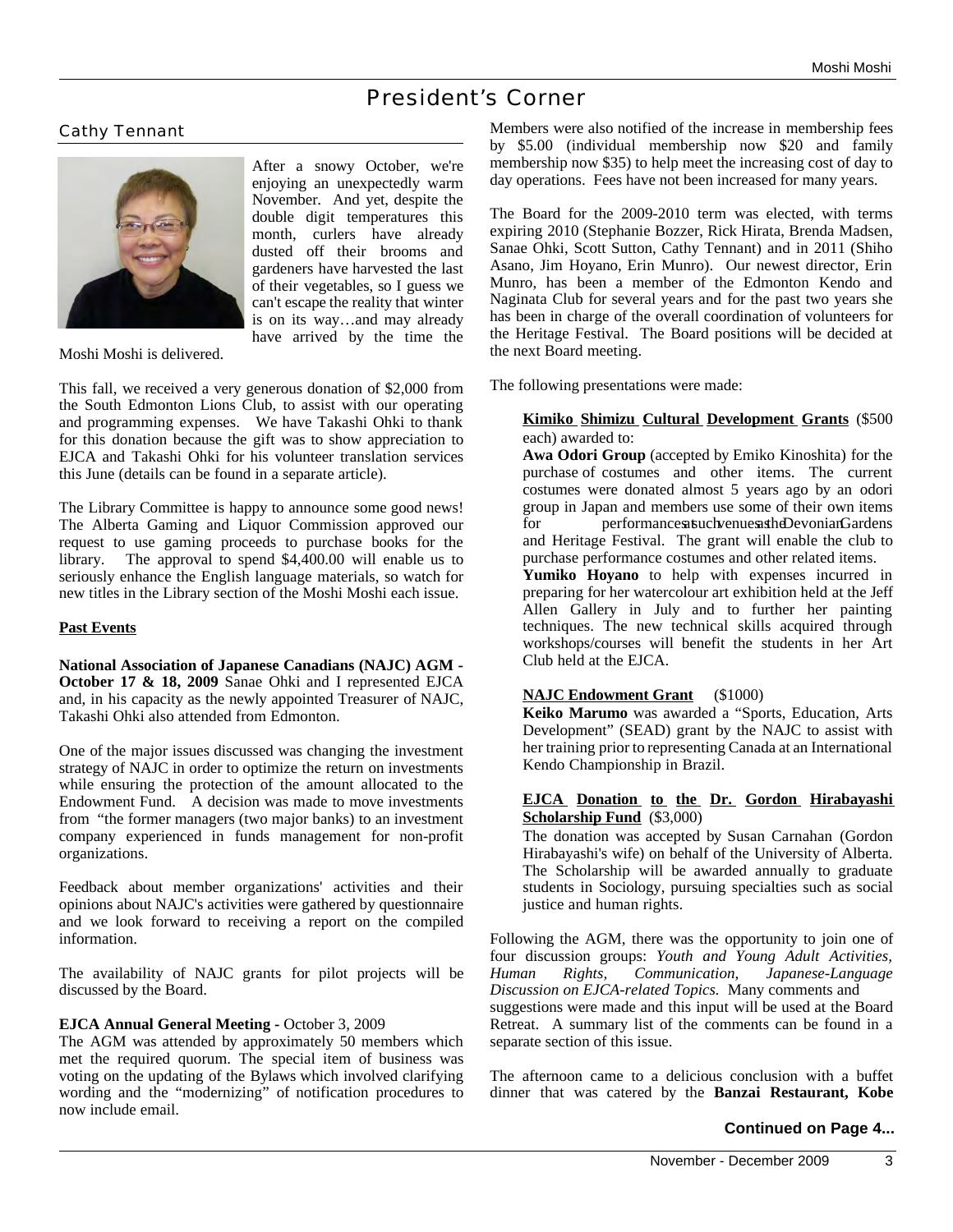#### **President...continued from Page 3**

**Restaurant and Shogun Japanese Restaurant.** In addition, nimono was contributed by Sanae Ohki, tsukemono was made by Terry Nagata and daifuku was prepared by Noriko Fujino.

Our thanks to the restaurants who took the time to prepare and deliver the food on their busiest night of the week, and to Sanae, Terry and Noriko for so willingly helping to put the finishing touches on the menu. This year's two dinner helpers, Joyce Aita and Sue Shigemitsu, capably made the serving and clean up trouble-free so that everyone could enjoy all the gochiso.

The ultimate compliment to the "chefs" was that all the dishes were so empty by the end of the evening!

#### **EJCA Fall Bazaar - November 14, 2009**

**I**t truly was a perfect day for the bazaar, despite early weather warnings of snow! This year we actually had a "counter" at the door so we know there were about 330 guests.

It was a year for "new". The bazaar has always been a time to meet old and new friends. But this year, "new" also extended to the lunches. To address the annual concern about food selling out an hour after opening, we tried out a new "sushi bento" to add to the lunch sales. This new item was well received, so may find a spot on our regular bazaar menu. Congratulations to

everyone helping with all the food items!

"New" also extends to the volunteers … you will find new names amongst those who always reliably donate their time. A big thank you to all volunteers!

The EJCA Bazaar is one of the main fund-raising events of the year, so the help of the many volunteers, the support from all the members who attend, and the generous donations from individuals and businesses are all gratefully appreciated. More details are in the issue under separate articles.

#### **Future Events**

#### **Board Retreat**

On November 28, 2009, the Board will be using the input from the discussion groups held on the day of the EJCA AGM to help focus our direction in planning activities for the coming year and in discussing longer range goals. Watch for a summary of the retreat discussions in the next issue of Moshi Moshi.

#### **Christmas Party - Saturday December 12, 2009 and New Year's Potluck - Saturday January 9, 2010.**

*See the invitations inserted into the Moshi Moshi and plan to join us for the fun!*

Reminder: Please renew your EJCA membership for 2010, if you have not done so already. The expiry date of your membership can be found on the mailing label. The membership form can be found on Page 16. Thank you!

#### **Louise Wong**

By 6:00 a.m. on November 14th, the EJCA Centre was busy with people preparing for the annual Fall Bazaar. Over the next few hours volunteers helped to make sushi, prepare the bento boxes, set up tables and displays and help wherever needed. At 11:00 volunteers were treated to lunch and a brief rest before the doors were opened to the food sales. Visitors arriving early were able to browse through the non-food sales area. The vendors there had many lovely products for sale and the EJCA tables held a wide variety of new and nearly new items. Hopefully everyone had a chance to browse and pick up a special memento.

Once the doors were opened at 11:30, people hurried in to buy their food. This year it was decided to sell the bento boxes and sushi plates directly to the customers instead of using the ticket system. The only exception was for udon sales. With 10 to 12 people ready to take and fill orders, the line moved quickly and efficiently. Although 100 bento boxes, 50 sushi bento, 46 plates of inari-zushi, 82 plates of futomaki, 40

# Bazaar Report 2009 chirashi and 95 udon bowls were made, most of the food was

sold out within 45 minutes. Sales were also brisk at the mochi, daifuku, oshiruko and baked goods tables. Seating in the main hall and side room was always full with people enjoying their lunches and staying to socialize with friends. Many also stayed to see if their names would be pulled for the raffle draw. Volunteers had been busy all afternoon circulating through the halls and encouraging everyone to buy tickets. Thirty prizes were available which caused a bit of a dilemma for some of the winners who were unsure of what to pick. The bazaar came to a close at 2:00 p.m. & the clean-up followed quickly. The final head count showed 330 visitors coming through the front doors, a great turnout.

Thank you to the bazaar planning committee and the many volunteers who donated their time, food and sale items. Thank you also to the individuals and businesses who donated prizes for the raffle draw. Without your help the bazaar would not be such a success. We hope to see you all again next year.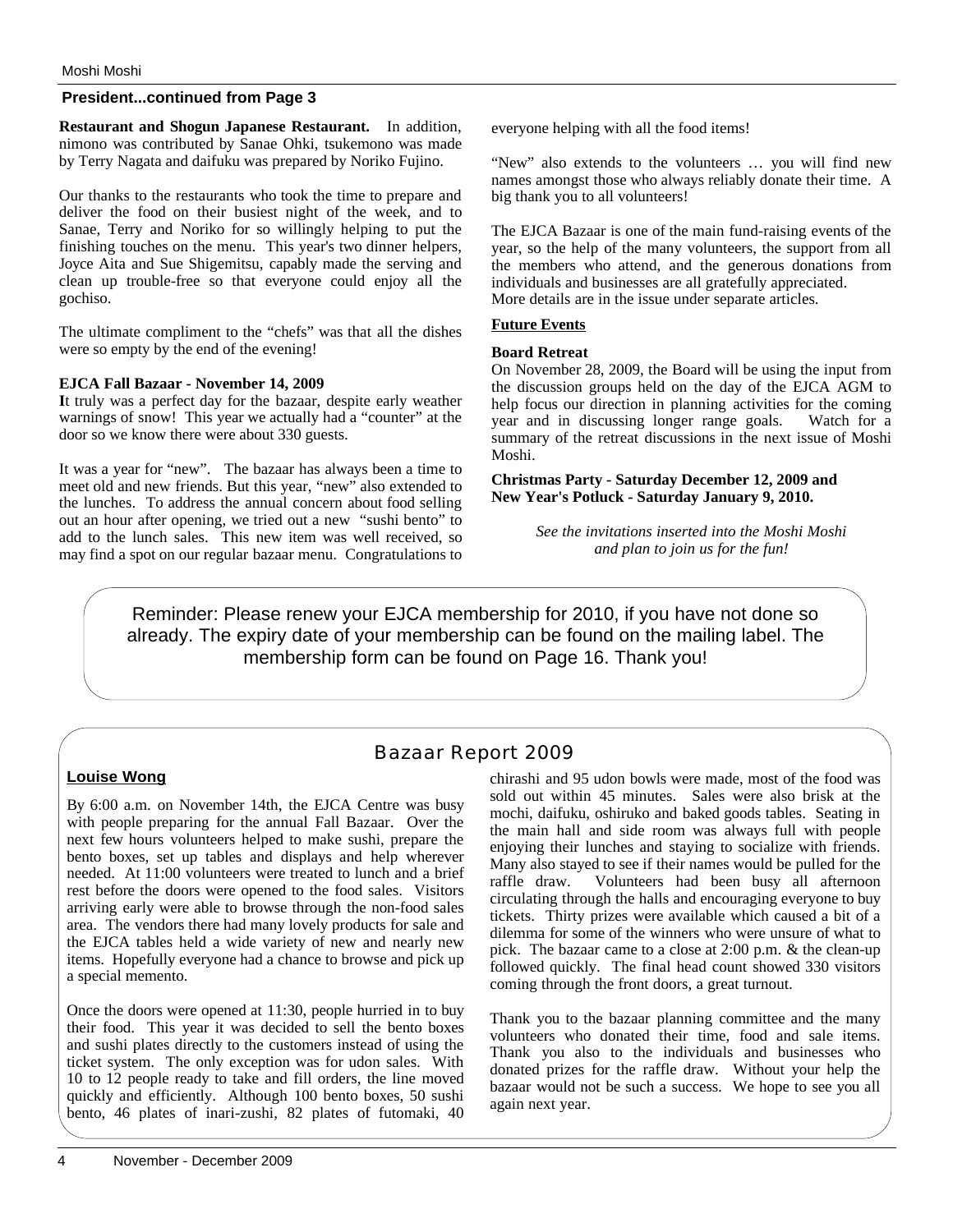# NAJC President's Report

### Terumi Kuwada

As NAJC President, I was honoured to accept an invitation to "Witnessing the Future" ceremony of the Truth and Reconciliation Commission (TRC) at Rideau Hall, on October 15, 2009. This was an occasion that focused on "listening to and learning from the history and legacy of Indian Residential Schools". In keeping with Aboriginal traditions, occasions of great significance are witnessed by an individual who is esteemed and held in high regard. Her Excellency the Right Honourable Michaelle Jean, Governor General of Canada accepted the role of "witness". The guests of honour to this event were the survivors of the residential school experience and their grand children. The stories they told were very powerful in their content and spoke to the lasting scars and harm that many survivors have endured in the past and continue to haunt them today. As the Chairperson of the TRC, The Honourable Justice Murray Sinclair stated: " We, and you, are not out of that past yet. Our families were broken and must be rebuilt".

The TRC hearings over the next five years in various centres across Canada are intended to have the truth told by the survivors and so by telling their stories, healing and reconciliation will take place. It is the hope of the TRC that greater understanding and respect will evolve between Aboriginal peoples and the peoples of Canada through the

hearings. The NAJC has made a commitment to the aboriginal communities that we support the TRC process. Our initial plan includes hosting educational workshops in our communities.

On October 16/09, the NAJC HRC met in Vancouver for a meeting to review current activities and to establish priorities. Some highlights to consider for the coming year will involve follow-up activities from the Honouring our People conference, human rights information on the website, governance issues, guidelines to structure the committee, and other matters related to international concerns.

The NAJC AGM was held on October 17-18, in Vancouver with delegates/alternates/observers attending from across Canada. Major challenges facing the NAJC, regarding our financial investments were discussed and a decision made to change our investment management. This was a difficult issue to decide, but one that was done with respect and responsibility. A Heritage Task Force was created at the AGM, to a) encourage and assist Japanese-Canadian communities in the preservation, maintenance and dissemination of Japanese-Canadian heritage and history b) monitor representation of Japanese-Canadian history in Canadian society c) propose recommendations at the 2010 AGM regarding a) and b) above to the membership.

Thanks to all who attended the AGM and a special thanks to the GVJCCA, for hosting the event.

# Letter from Gordon Hirabayashi - May 13, 1942

*This letter was prepared by Gordon Hirabayashi for the F.B.I., in anticipation of arrest within days. It was read by his wife, Susan Carnahan, at the AGM when she accepted the \$3,000 EJCA donation to the Dr. Gordon Hirabayashi Scholarship Fund, on behalf of the University of Alberta.*

Why I refused to register for evacuation:

Over and above any man-made creed of law is the natural law of life - the right of human individuals to live and to creatively express themselves. No man was born with the right to limit that law. Nor do I believe, can anyone justifiably work himself to such a position.

Down through the ages we have had various individuals doing their bit to establish more securely these fundamental rights. They have tried to help society see the necessity of understanding these fundamental laws; some have succeeded to the extent of having these natural laws recorded. Many have suffered unnatural deaths as a result of their convictions. Yet, today, because of the efforts of these individuals we have recorded in the laws of our nation certain rights for all men, and certain additional rights for citizens. These fundamental moral rights and civil liberties are included in the Bill of Rights, U.S. Constitution, and other legal records. They guarantee that these fundamental rights shall not be denied without due process of law.

The principles are the things which give value to a person's life. They are the qualities which give impetus and purpose towards meaningful experiences. The violation of human personality is the violation of the most sacred thing which man owns.

This order for the mass evancuation of all persons of Japanese descent denies them the right to live. It forces thousands of energetic, law-abiding individuals to exist in a miserable psychological and horrible physical atmosphere. This order limits to almost full extent the creative expressions of those subjected. It kills the desire for a higher life. Hope for the future is exterminated. Human personalities are poisoned. The very qualities which are essential to a peaceful, creative community are being thrown out and abused. Over sixty percent are American citizens; yet they are denied on a wholesale scale without due process of law the civil liberties which are theirs.

If I were to register and cooperate under those circumstances, I would be giving helpless consent to the denial of practically all of the things which give me incentive to live. I must maintain my Christian principles. I consider it my duty to maintain the democratic standards for which this nation lives. Therefore, I must refuse this order for evacuation.

Let me add, however, that in refusing to register I am well aware of the excellent qualities of the army. They are men of the finest type and I sincerely appreciate their sympathetic and honest efforts. Nor do I intend to cast any shadow upon the Japanese and other Nisei who have registered for evacuation; they have faced tragedy admirably. I am objecting to the principle of this order which denies the rights of human beings, including citizens.

Gordon K. Hirabayashi, May 13, 1942 *(Note: Gordon had just turned 22 years old a month earlier)*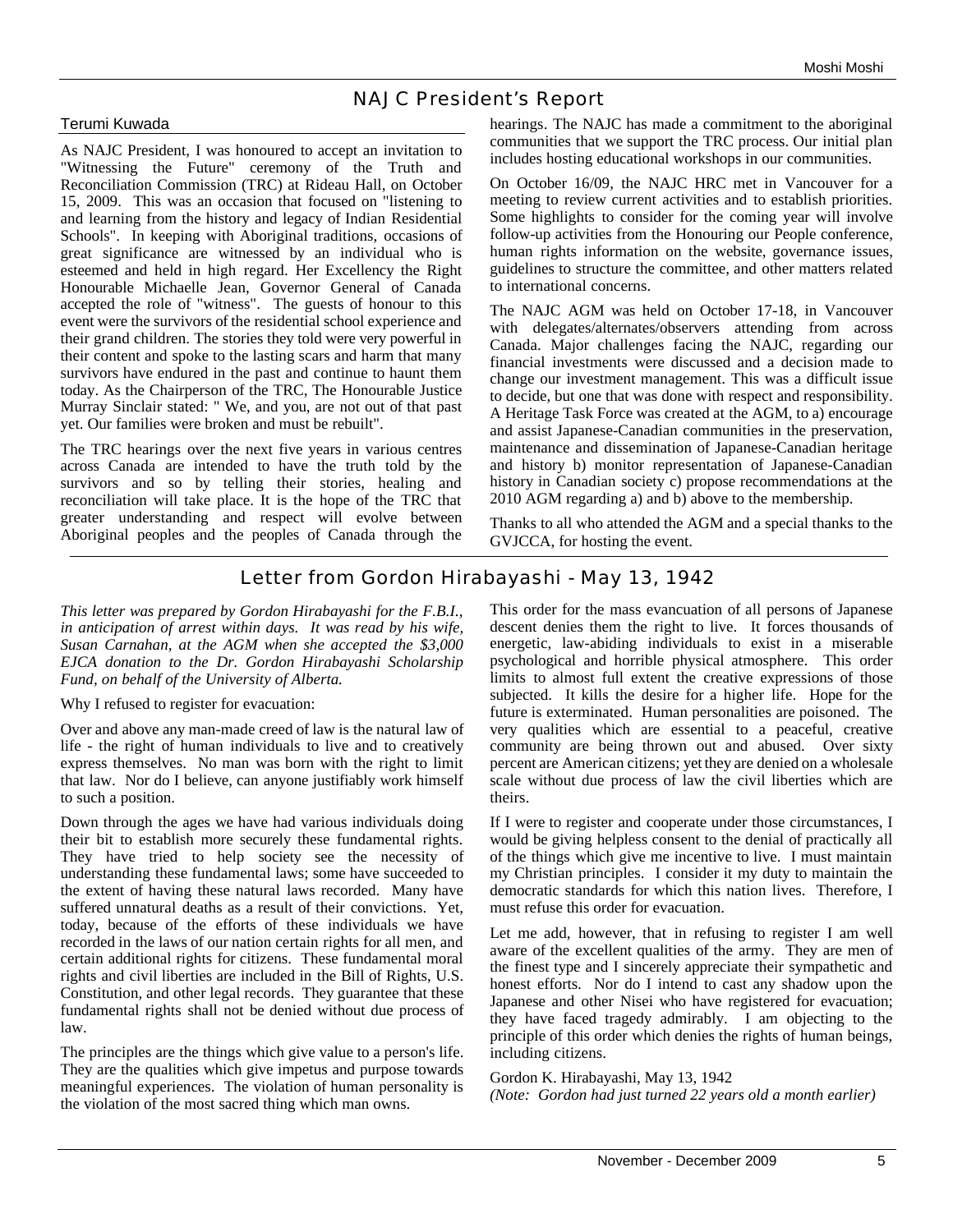# Matsu no Kai News

### Peter C. Wong



The Japanese seniors club had a very busy two months. At our September meeting, the new executive was voted in. Peter C. Wong (new President), Cathy Tennant (new Vice President), Heidi Matsune (returning Treasurer) and Hiroshi Yokota (returning Secretary) will fill the executive positions for the next

two years. After a wonderful Japanese lunch, the group viewed the movie "Departures" about a young man who stumbles into a job preparing the dead for burial (their final departure). The movie was funny, touching and deservedly won an Oscar for "Best Foreign Language" film.

The group's outing in October was to the Mayfield Dinner Theatre for a brunch and show. Nineteen members enjoyed the all-you-could-eat buffet and the afternoon show "Nashville Icons" which featured musical songs from Hank Williams, Shania Twain & Garth Brooks. Everyone agreed that another outing to a future show would be worthwhile.

We had a visitor from Japan attend our October monthly meeting who was in Edmonton to see Peter & Louise Wong after a long absence from Canada. Judy Kosukegawa became a friend while working at the University of Calgary, Math Dept. when Peter was there for graduate studies. She returned to Japan to live and work. The group went on to enjoy a bento lunch together and Cathy presented a "Canada" quiz for the club members. The quiz showed what we did and did not know about our country and provinces and territories. The winning

group having the most correct answers won the twoonie prize!

For our November outing, a large group went to the River Cree Casino. We started early to take in the \$1.99 Breakfast Buffet at the Marriott Hotel for senior members at 9:00 AM. The group received free vouchers for the casino and lunch. The 17 members participated at the many games & tournament draws. Several of our members ended in the slot tournament finals and two lucky members won the top two prizes of \$250 and \$100 making it a worthwhile trip to the casino! Members had a fun day if not a profitable one for all.

Planning for future outings and more enjoyable monthly lunches will happen at our November meeting. Anyone, who is 55 years or older, may become a member of the Matsu no Kai Club by coming out to one of our monthly meetings (on the fourth Wednesday of each month). New members are being invited for 2010 year. Please contact Peter (780-487-7099) or Cathy (780-436-6291) for further information.

#### **Editors Note:**

Peter Wong is a long-time resident of Edmonton who volunteers his time and energy for several community organizations and groups, including EJCA. He and his wife Louise have been active members of the Matsu no Kai seniors group for several years, and his election as President is welldeserved. Peter's father-in-law is Yuki Uno, the famous Asahi Baseball Team player in pr-war Vancouver. Yuki passed away in April 2009 in Edmonton; he spent most of the post-war years in Montreal, but moved to Edmonton several years ago to be near his daughter Louise.

# Donation from South Edmonton Lions Club

In the early summer, EJCA received an urgent request from Hank Hoekstra of the South Edmonton Lions Club asking if we could provide a volunteer translator for one week in July when a delegation of Japanese visitors would be in Edmonton.

Since 1980, the South Edmonton Lions Club has had a twin Club in Funabashi City (a suburb of Tokyo). The two clubs carry out joint projects (notably the refurbishment and extension of a multi-village water supply in Nepal) and participate in youth exchanges.

Every five years, on the fifth-year anniversaries of each Club's founding, they visit each other and, this year, nine Japanese Lions Club members planned to visit Edmonton to celebrate the South Edmonton Lions' 55th charter anniversary.

When Takashi Ohki was approached, he willingly accepted the request for a translator for the week's activities, including meetings and awards dinner, as well as social events. To add to the challenge, it turned out that the visitors from Japan arrived one month earlier than expected, resulting in a hectic

rescheduling on the part of the Edmonton club when they received just a few hours notice that the visitors had already arrived in Canada! Fortunately most activities were Fortunately most activities were rescheduled, and Takashi was able to make himself available for the new dates.

Mr. Hoekstra attended the September EJCA Board meeting to thank EJCA and Takashi. He explained that because the visitors spoke little English and the Lions Club members spoke no Japanese, it was so important to have a suitable translator to ensure a fruitful exchange. As an expression of thanks, Mr. Hoekstra presented EJCA with an unexpected and generous donation of \$2,000 from the Club. He indicated that they would also like to offer assistance such as trying to find volunteers from their club for our casino, if needed.

Takashi's involvement was such an extremely positive experience that, through him, EJCA has developed an unforeseen connection with the South Edmonton Lions Club. Forging these types of links, benefits both EJCA and the larger Edmonton community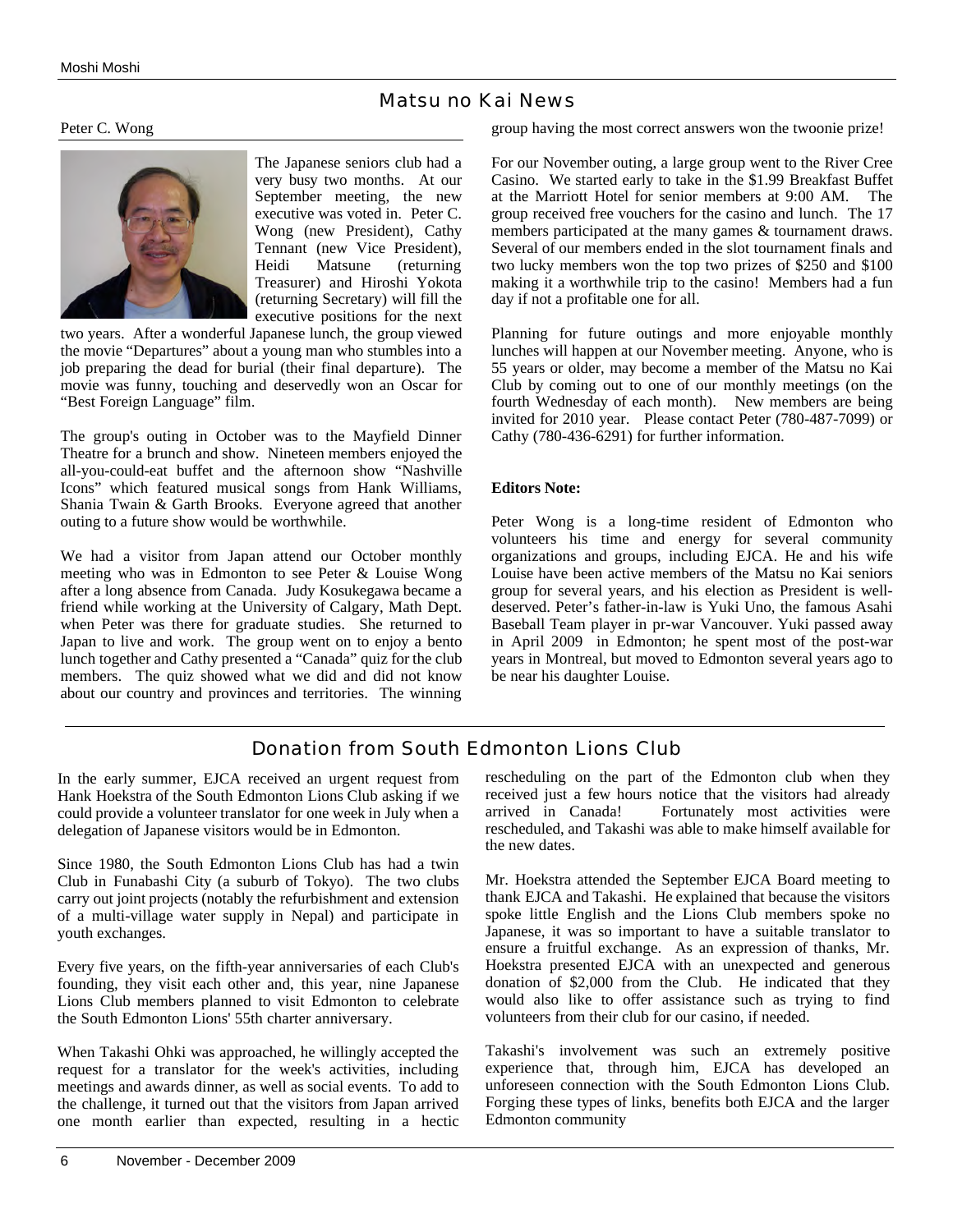# **VOLUNTEER AND DONOR APPRECIATION**

EJCA's activities have been successfully carried out with the help of many volunteers and a variety of donations. The EJCA Board members think it is very important to recognize volunteers and donors in a consistent manner. So this year, volunteers and donors for each activity will be reported in the Moshi Moshi as an independent article.

If your name is missing from the list, please inform Cathy Tennant so it can be noted in the next Moshi Moshi. Please help us to maintain an accurate list.

|                                        |                      | <b>Annual General Meeting, held on October 3, 2009</b>                         |               |                       |                    |               |                   |
|----------------------------------------|----------------------|--------------------------------------------------------------------------------|---------------|-----------------------|--------------------|---------------|-------------------|
| <b>Coordinators:</b>                   |                      | Brenda Madsen                                                                  |               | Cathy Tennant         | Rick Hirata        | Sanae Ohki    |                   |
| <b>Food Preparation:</b>               |                      | Sanae Ohki                                                                     |               | <b>Terry Nagata</b>   |                    |               |                   |
| <b>Food Providers:</b>                 |                      | Banzai Restaurant                                                              |               | Kobe Restaurant       | Shogun Restaurant  |               |                   |
|                                        |                      | <b>Small Group Discussion Leaders held following the AGM - October 3, 2009</b> |               |                       |                    |               |                   |
| Daiyo Sawada                           |                      | Sanae Ohki                                                                     |               | Stephanie Bozzer      | Tom Hyodo          |               |                   |
|                                        |                      | Fall Bazaar, held on November 14, 2009                                         |               |                       |                    |               |                   |
| <b>Coordinators:</b>                   | <b>Cathy Tennant</b> |                                                                                | Kazuko Hirata |                       | Kyoko Watanabe     | Louise Wong   |                   |
|                                        | Mineko Sasano        |                                                                                | Naomi Leroy   |                       | Ritsuko Chartrand  | Sanae Ohki    |                   |
| <b>Volunteers:</b>                     |                      |                                                                                |               |                       |                    |               |                   |
| Aiko Kawawada                          |                      | Atsuko Hill                                                                    |               | <b>Bob Motokado</b>   | Brenda Madsen      |               | Eliza Wong        |
| Emiko Kinoshita                        |                      | Gayle Tsuji                                                                    |               | Grace Fujino          | Heidi Matsune      |               | Hideko Kucharski  |
| Hiro Kubota                            |                      | Hiroko Nakane                                                                  |               | Hiroshi Sameshima     | Hitoshi Shigemitsu |               | Jim Hoyano        |
| John Priegert                          |                      | Joyce Kiyooka                                                                  |               | Junko Rempel          | Keiko Allport      |               | Keiko Oba         |
| Ken Tanaka                             |                      | Kevin Rempel                                                                   |               | Kieko Ito             | Kimi Tainaka       |               | Kumiko Quinter    |
| Liccako Onoda                          |                      | Liz Machida                                                                    |               |                       |                    |               |                   |
|                                        |                      |                                                                                |               | Mark Thrall           | Masa Yoneda        |               | Masako Hubbihoca  |
| Michiko Kawashima                      |                      | Midori Tanaka                                                                  |               | Miwako Shukuda        |                    | Noriko Fujino | Osamu Sasano      |
| Peter Wong                             |                      | Rei Kondo                                                                      |               | Rick Hirata           | Sakae Li           |               | Sally Tanaka      |
| Sam Kaneda                             |                      | Sayuri Matsuba                                                                 |               | Shiho Asano           | Ted Asai           |               | Takashi Ohki      |
| Tami Tsujikawa                         |                      | Tom Hyodo                                                                      |               | Wray Tsuji            | Yoshie Kaneda      |               | Yoshiko Motokado  |
| Yuki Asai                              |                      | Yuko Nakano                                                                    |               | Soly Sawada           |                    |               |                   |
| <b>Donators for Raffle:</b>            |                      |                                                                                |               |                       |                    |               |                   |
| Akiko Kohana                           |                      | Banzai Restaurant                                                              |               | Ichiban Restaurant    | Japanese Village   |               | Kazuko Hirata     |
| Kita No Taiko                          |                      | Kobe Restaurant                                                                |               | Kyoto Restaurant      | Mikado Restaurant  |               | Shogun Restaurant |
| Shiko Kataoka                          |                      | Wasabi Restaurant                                                              |               | Yokozuna Restaurant   | Yumiko Hoyano      |               |                   |
|                                        |                      | <b>Donators for Bake Sale and EJCA Sales:</b>                                  |               |                       |                    |               |                   |
| Edie Nagata                            |                      | Eleanor Halpern                                                                |               | Eliza Wong            | Flo Ingham         |               | Grace Fujino      |
| Heidi Matsune                          |                      | Joyce Kiyooka                                                                  |               | Kay Oda               |                    | Kimi Tainaka  | Liz Machida       |
| Lucy Takahashi                         |                      | Makiko Shigemitsu                                                              |               | Masa Yoneda           | Midori Tanaka      |               | Mitzi Doucette    |
| Naomi Leroy                            |                      | Noriko Fujino                                                                  |               | Tami Tsujikawa        | Terry Nagata       |               | Ticki Miyashita   |
| Tom Hyodo                              |                      | Tom Sando                                                                      |               | <b>Toshie Schultz</b> | Yoshiko Motokado   |               | Yumiko Watanabe   |
| <b>Personal Sales Participants:</b>    |                      |                                                                                |               |                       |                    |               |                   |
| Cathy Ito                              |                      | Emiko Kinoshita                                                                |               | Les Dowdell           | Lynne Fortowsky    |               | Satoko Turner     |
| Yoshie Viola                           |                      |                                                                                |               |                       |                    |               |                   |
|                                        |                      | Heritage Festival 2009 (missed in last issue)                                  |               |                       |                    |               |                   |
| <b>Volunteers (Toy Demo):</b>          |                      |                                                                                |               |                       |                    |               |                   |
| Rikizo Kin                             |                      | Yuki Ito                                                                       |               | Maki Oba              | Natsumi Lopez      |               | Mizuki Lopez      |
| <b>Donations:</b><br>Toshitsugu Yokota |                      |                                                                                |               |                       |                    |               |                   |
|                                        |                      |                                                                                |               |                       |                    |               |                   |
|                                        |                      |                                                                                |               | Donations             |                    |               |                   |
|                                        |                      | The EJCA would like to acknowledge the following for generous monetary         |               |                       |                    |               |                   |
|                                        | donations:           |                                                                                |               |                       |                    |               |                   |
|                                        |                      |                                                                                |               |                       |                    |               |                   |
|                                        |                      | South Edmonton Lions Club                                                      |               |                       |                    |               |                   |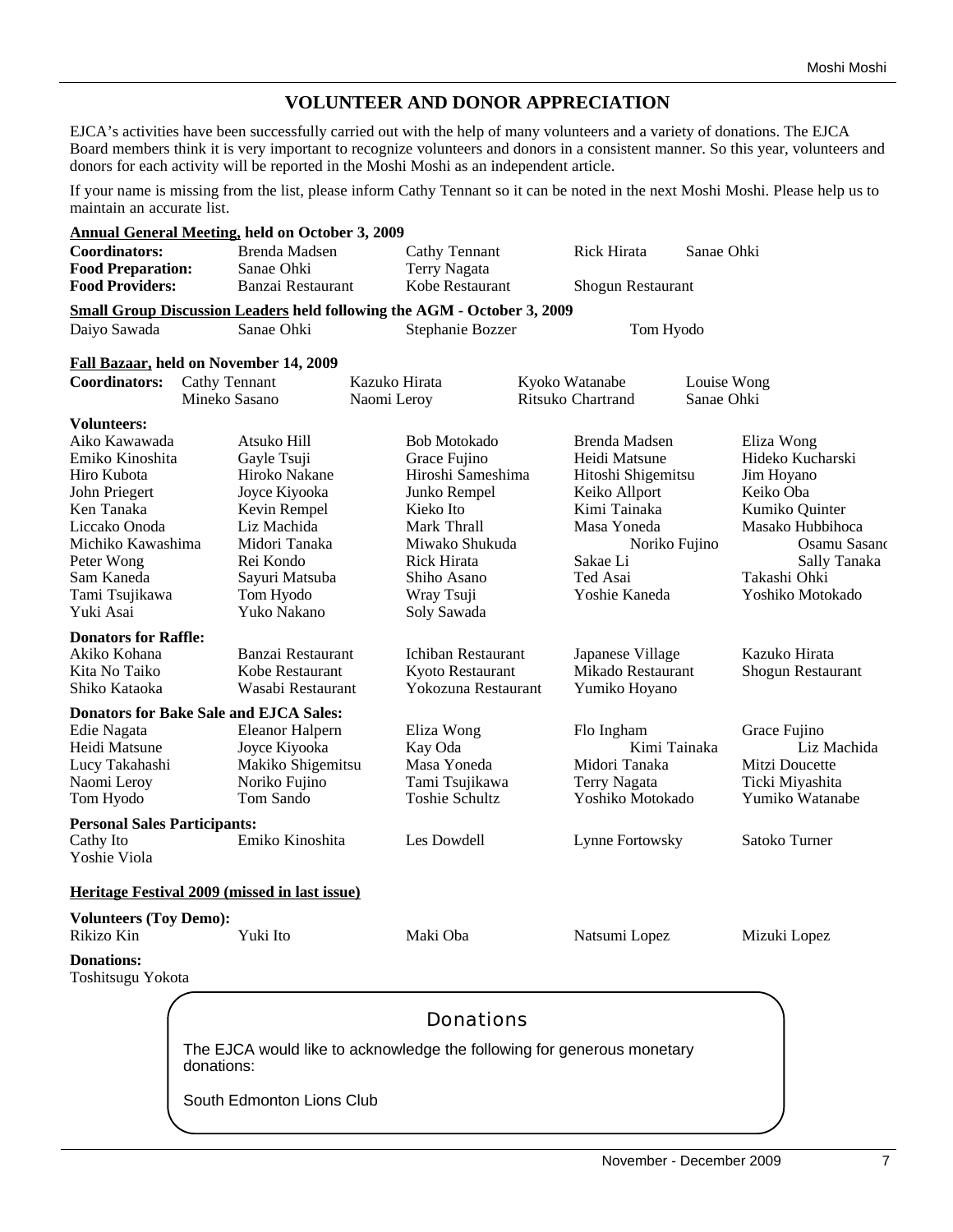# Directory of EJCA & Affiliated Clubs & Organizations

#### **Sabaki Go Club**

Purpose: To learn and enjoy playing Go for all ages Meetings: Tuesday evenings from 7:00 pm and Saturday afternoons from 1:30 pm (lounge 3). Contact: Chuck Elliot at 452-1874, <Chuckbrenda@shaw.ca> Website: <www.sabaki.org>

#### **The Edmonton Gojukai Karate Club**

Tuesdays and Thursdays (except holidays) Children, 7-12 years of age: 6:00-7:00 PM Youths, 13-17 years of age: 7:00-8:15 PM Contact: John Priegert - 436-1825, <priegert@telus.net>

#### **Kendo/Naginata Club**

Meetings: 2nd & 4th Fridays at 7:00 pm website: http://web.mac.com/eknc/iWeb/EKNC/Welcome.html

#### **Kita No Taiko**

Japanese Drumming Group Practices: Monday and Wednesday from 7 pm Contact: 431-0300 or <info@kitanotaiko.ca> Website: <www.kitanotaiko.ca>

# Congratulations Hiromi Koriyama!

Recent U of A graduate from the Faculty of Pharmacy and Pharmaceutical Sciences, **Hiromi Koriyama,**  scored the highest mark of any student in Canada on this year's Pharmacy Examining Board of Canada (PEBC) examinations, earning her the George A. Burbidge Memorial Award. The PEBC exams are a requirement for licensure as a pharmacist in Canada. Hiromi is now working at the Misericordia Community Hospital.

#### **Keifukai of Edmonton**

Japanese Brush Calligraphy Contact: Kazuko Hirata - 438-2747

#### **Chigiri-e Art**

Torn paper art work creation Contact: Keiko Frueh - 436-5843

#### **Wakaba Kai**

Traditional Japanese Dance Contact: Keiko Frueh - 436-5843

#### **Metro Edmonton Japanese Community School**

Japanese language instruction Contact: <sakaguchisensei@hotmail.com> Website: <www.ualberta.ca/~tkin/MEJCS-index.htm>

#### **EJCA Art Club**

Ist & 3rd Sunday of each month, 10:15 am - 2:00 pm Contact: Yumiko - 780 437.7730

**Women's Gojukai Karate Club** Contact: Dana Nawata at dnawata@shaw.ca

# EJCA Art Club

#### **Watercolour Classes**

A new session of 4 classes begins in January. Dates are Jan. 10 and 17, Feb 7 and 21, 2010. The classes run from 10:30 am to 2:00 pm, so please bring your own lunch.

Class 1- sky, land and trees Class 2 - small landscape Fee: \$50

Class 3 - water and reflection Class 4 - still life or portrait

Please contact Yumiko Hoyano at 780-437-7730 or e-mail at yumiko@shaw.ca

# Calendar of Upcoming Events

| December 12, 2009 | EJCA Christmas Party, at the Centre beginning at 4:00 pm     |
|-------------------|--------------------------------------------------------------|
| January 9, 2010   | 2010 EJCA New Year Party, at the Centre beginning at 5:00 pm |
| January 12, 2010  | EJCA Board Meeting, at the Centre beginning at 7:00 pm       |
| January 27, 2010  | Matsu no Kai Meeting and Lunch, beginning at 11:00 am        |
| February 9, 2010  | EJCA Board Meeting, at the Centre beginning at 11:00 am      |
| February 24, 2010 | Matsu no Kai Meeting and Lunch, beginning at 11:00 am        |

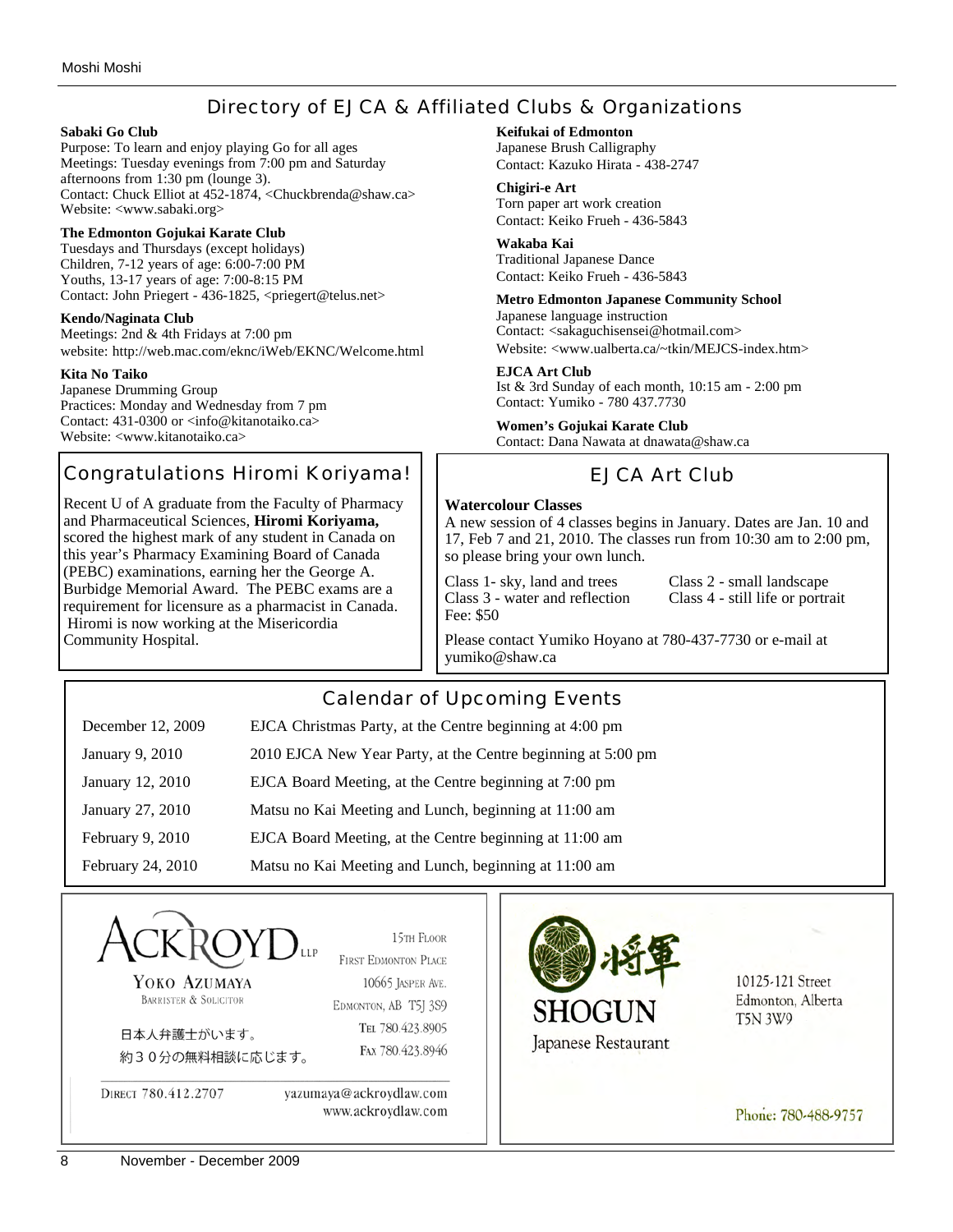# 『]快適』『清潔』をお求めのあなたへ

*Enjoy the comfort of the latest hi-tech bidet*

*Unlike a traditional bidet, you sit on a heated seat while using the multi-functions of the Personal Hygiene System.* 



**For information or purchase, please contact ASA (Aita Sales Agent) Phone (780) 922-4313 Fax (780) 922-4593 e-mail: msaita@oanet.com**

# **NIPPON TRAVEL LTD.**

Air Canada ☆ Seat Sale☆ Tokyo & Osaka \$768 + tax

Northwest Airlines ☆ Seat Sale☆ Tokyo \$650 $\sim$  + tax  $\approx$  Osaka \$670 $\sim$  + tax

**United Airlines** Tokyo & Osaka \$725~ + tax



Japan Rail Pass -

Japan Rail unlimited ride

 $\sim$ ~ 7days ~~ 14days ~~ 21days ~~~

Exclusive service: check your rail schedule!



# MACHIDA COMPUTER SYSTEMS

Custom Assembled Computers Televisions \* Electronics \* VCR's (Sales and Service) David Machida (dmachida@telus.net)

90 Garnet Crescent Sherwood Park, AB T8A-2S4 Ph/780 467-5377

# TONY the TAILOR

# ALTERATION SPECIALIST **JUNKO DARASENG**

Specializing in LEATHER, FUR & SHEEPSKIN All types of mens & ladies clothes, coats & jackets Dry Cleaning Available

10172 - 104 Street Edmonton, Alberta T5J 1A7 **Telephone 426-4654**

寿司わさび

*Sushi WASABI*

**5714 - 111 Street Edmonton, AB**

**Business Hours** Tues-Thurs: 5 PM - 9:30 PM Fri: 5 PM - 10 PM Sat: 5 PM - 10 PM Sundays & Holidays: 5 PM - 9 PM CLOSED Mondays

> **Phone: 433-0533 Fax: 413-4138**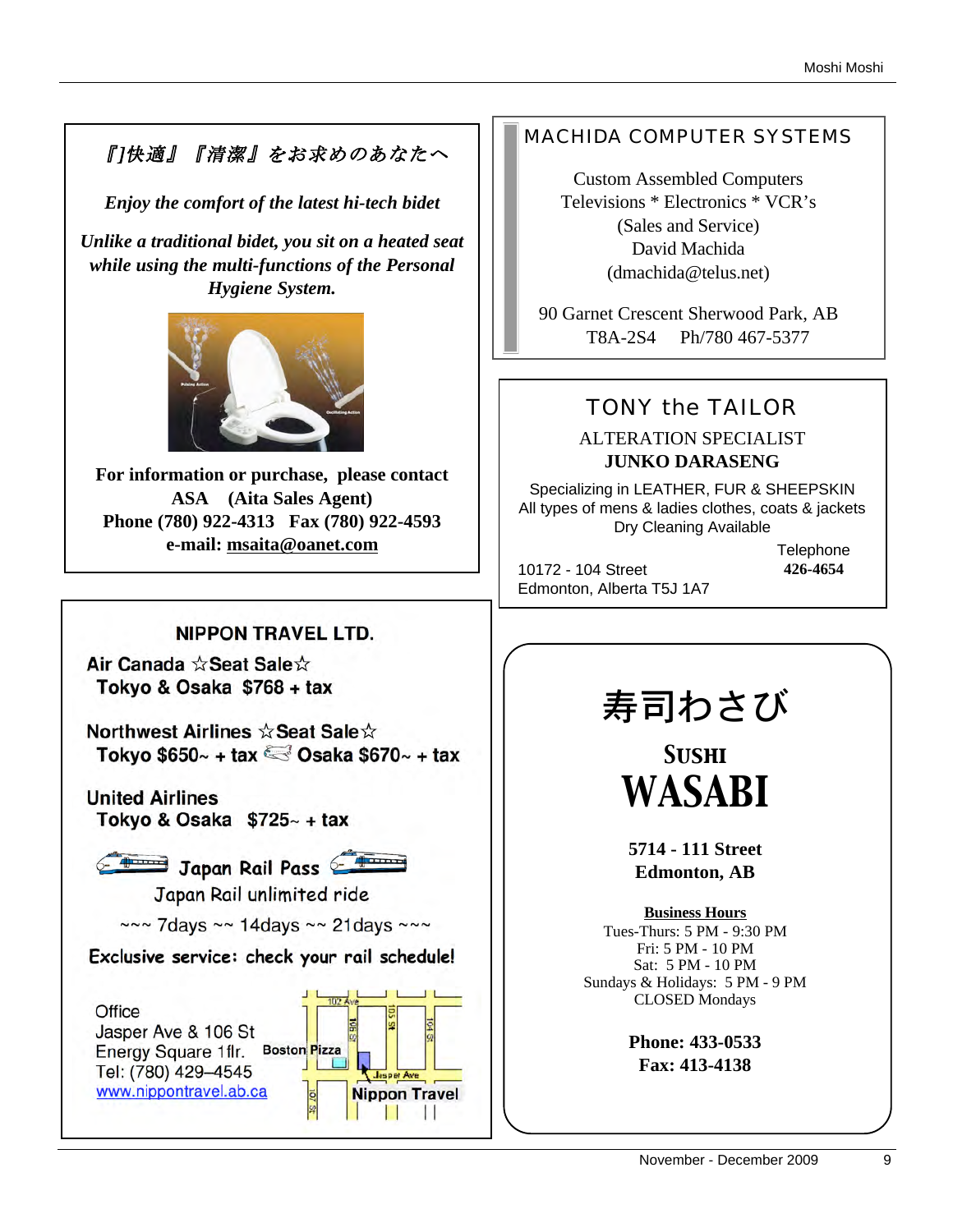# H1N1インフルエンザ

皆様、こんにちは。世界各国で混乱を招いているH1N1インフ ルエンザ。アルバータ州でも例外なく、様々な情報が連日飛び 交っています。そんな中で、今回はこのH1N1インフルエンザ について、忘れられがちだけれども重要なポイントを列挙しま した。

- o ワクチンの効果が出るのに8-14日かかります。すなわち、 この期間中はワクチン接種後でもインフルエンザに感染す る可能性があります。
- o ワクチンや抗インフルエンザ薬の効果は100%ではあり ません。ワクチン接種後、抗ウイルス薬服薬中・後も規則 正しい生活をし、感染防止に努めましょう。
- o 抗インフルエンザ薬は発症期間の短縮と重症化の防止を目 的として使われるもので、他人への感染を直接防ぐもので はありません。抗ウイルス薬を服薬中も、ウイルスは唾液 や鼻水に混ざって空気中へ飛散し、他人への感染を引き起 こします。薬を服用している間も自宅で休養を取りましょ う。
- o 小児・ティーンエージャーがインフルエンザと思われる症 状を呈した際には、医師の了解無しにアスピリンもしくは アスピリン含有のOTC薬(aspirin, ASA, salicylate, Acetylsalicylic Acid)を服用させることは避けましょう。
- o 『体調がすぐれない時は自宅で休養』。せっかく組ん だスケジュール、つい無理をしてでもこなそうとしてしま いますが、ときには休む勇気も必要です。自分自身の回復 と、それから、自分から他人への感染防止が目的です。
- o 『手洗い』を常に心がけましょう。(詳細は下記を参照 して下さい。)
- o 『咳やくしゃみのエチケット』咳・くしゃみをすると きは自分の腕かティッシュで鼻と口を覆い、使ったティッ シュは速やかにゴミ箱へ。インフルエンザはくしゃみと同

時に飛び散った唾液や鼻水に運ばれて、次の人へと感染し ます。

- o 『栄養豊富な食事』を心掛けて下さい。特にビタミンが 豊富な新鮮な野菜や果物の摂取を忘れずに。
- o 『砂糖の摂取を制限』しましょう。砂糖は免疫力を弱め ると言われています。
- o 『水分補給』適度な"お水"の補給を日頃から心掛けま しょう。このとき、カフェインの含まれているコーヒーや お茶、砂糖を多く含むジュース類は避けましょう。
- o 『適度な運動』を心がけて下さい。軽度に身体を動かす ことは免疫力の上昇につながります。
- o 『心理的・身体的ストレスの管理』に気を配りましょ う。ストレスは免疫力を下げる効果があると言われていま す。

さて、80%の感染性疾患は手洗いで防げると言われていま

- す。ここで正しい手洗いをしっかりマスターしておきましょ う。
- 1. 指輪や時計をはずし、袖を肘までまくる。
- 2. 手を温かい流水で濡らす。
- 3. 石鹸を摂って泡立て、手のひらで泡立てる。
- 4. 指の間、親指の付け根、爪、手首にも石鹸をつけ、擦り合 わせる。Happy Birthdayの歌を一回歌い終 わる位の時間、しっかり擦り合わせて下さい。
- 5. 流水で石鹸を洗い流す。
- 6. 綺麗なペーパータオルで手を拭く。このとき、指の間と手 首を拭き忘れ無いように。
- 7. 蛇口の水を止める時は、同じく綺麗なペーパータオルを使 いましょう。

川合愛希 B.Pharm., N.D.

# 秋のバザーリポート

ルイーズ・ウオング

11月14日の朝6時、EJCAセンターは恒例の秋のバザーの準備の ために数人が忙しく働いていました。それからの数時間ボラン ティアーは寿司を作り、弁当箱を詰め、テーブルを出し、展示 物を飾り付け、その他の必要な事をしていました。11時にはボ ランティアーはランチをいただき、食べ物の売り場が開く前の 小休憩。早く着いたお客さんはいろいろな売り物が飾られた テーブルの間をぶらりと歩くことができました。手芸品を売る 人たちはきれいな物をたくさん並べ、EJCAのテーブルには新品 やまだ新しい品物が山のようにたくさんありました。皆さん、 これらの品物を見る機会があり、特別な物を買う事ができまし たように。

11時半に食べ物部のドアーが開くと、お客さんは食べ物を買う ために殺到しました。今年はチケットを使わず、お弁当や寿司 を直接テーブルから売りました。うどんだけがチケットを必要 としました。10名から12名が注文を受けつけ、調理することで 行列は早く動き、効率が良かったです。100個の弁当、50個の 寿司弁当、46皿のいなり寿司、82皿の太巻き、40皿のちらし 寿司、95個のうどんを作りましたが45分の間にほとんど全てを 売り尽くしました。餅、大福、お汁粉、ベーク品のテーブルで も売れ行きは良かったです。ホールとラウンジー3ではお客さ んはランチを楽しき、おしゃべりをして楽しんでいました。ラ ンチの後も大勢が福引きに名前が呼ばれる事を願って残ってい ました。ボランティアーは午後中ホールを歩いてチケットを買 うよう促していました。30個の福引き賞品があり、名前を呼ば れた人はどれを選ぼうかと迷うジレンマがありました。バザー は2時に終了、すぐに後片付けが続きました。330名の来館があ り、大盛況でした。

バザー計画委員会、時間、食べ物、売り物を寄付された大勢の ボランティアーの皆様ありがとうございました。福引きの賞品 を寄付してくださった個人、ビジネスの皆様ありがとうござい ました。皆様のご協力なしにはバザーの成功はあり得ませんで した。また来年もお会いしましょう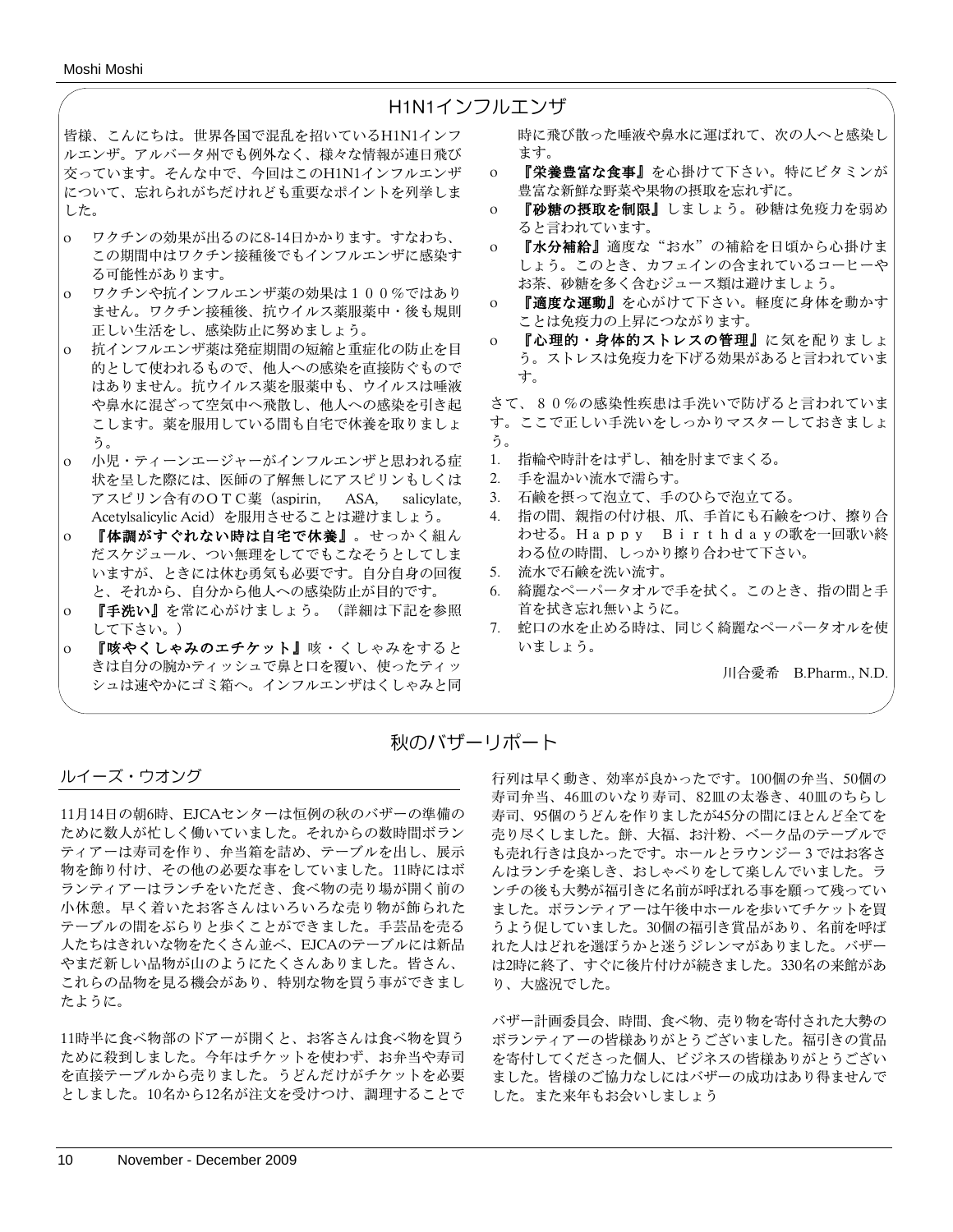# EJCA会長の言葉

#### キャシー・テナント

雪が降っていた10月に比べて、予想外に暖かい11月を私たちは 楽しんでします。ですが二桁の気温にも関わらずCurlerたちはす でにブルームの塵を払い、菜園をする人たちは最後の野菜の収 穫を終わっています。どうやら冬が近づいている事実から逃れ ることは出来ないようですね⋯この「もしもし」が着く頃には 冬になっているかも知れません。

今秋、私たちは南エドモントン・ライオンズ・クラブから会の 運営とプログラム経費の助けにと大変寛大な\$2,000の寄付をい ただきました。この寄付についてはタック・オーキに感謝しな ければなりません。なぜなら彼が7月に通訳としてボランティア したことに対して彼とEJCAへの謝礼として寄付されたものです から(詳細は別の記事に)。

図書委員会は良いニュースをお知らせします。アルバータ・ ゲーミング・リカー委員会は私たちが要求していた図書のため の本の購入を許可したのです。\$4,400を使う事が出来るので英 語の本の部分を強化できます。「もしもし」図書欄に毎号新刊 のタイトルを載せますのでご覧下さい。

#### 過ぎたイベント

#### 全国日系人協会(NAJC)年次総会 - 2009年10月17日、18日

サナエ・オーキと私はEJCAを代表して、またNAJCの会計をし ているタック・オーキがエドモントンから出席しました。

重要な討論の一つにNAJCのEnowment Fundに割り当てられて いる資金を保護し、投資の見返りを最大にするための投資方法 を変えることでした。結果としては今までの投資管理(銀行二 社が扱っていた)から非営利団体の資金を管理する経験に長け ている投資会社へ変える事が決まりました。

NAJC団体会員の活動に関する情報やNAJCの活動に対する意見 がアンケートにより集められました。集められた情報について の報告を待っているところです。

パイロット・プロジェクトのためのNAJC助成金については役員 会リトリートで検討する予定です。

#### EJCA年次総会 ー 2009年10月3日

年次総会は約50名の出席があり定足数に達しました。議題の一 つは会則を少し現代化し言葉使いをはっきりとさせ、メールを 使って「お知らせ」をする点です。

会員はまた日常の運営費の増加に伴い、会費を5ドル上げること (個人会費を\$20,家族会費を\$35)を知らされました。会費は長 年増加していませんでした。

2009ー2010年度の役員会が選出されました。2010年に任期の終 わる役員(ステファニー・ボーザー、ブレンダ・マディセン、 サナエ・オーキ、スコット・サトン、キャシー・テナント)と 2011年に終わる役員(シホ・アサノ、ジム・ホヤノ、エリン・ ムンロー)。最新の役員、エリン・ムンローはここ数年エドモ ントン・剣道ー薙刀クラブのメンバーで、過去2年間はへリテー ジ・フェスティバルの際のボランティアー・コーディネーター でした。役員会でのポジションは次回の役員会で決まります。

次のようなプレゼンテーションがありました。

#### キミコ・シミズ・カルチャー・デベロップメント助 成金(\$500)

阿波踊りグループ(エミコ・キノシタが代表して受 け取り):は衣装や小道具を新しくしたり、追加したり するために助成金を使用。古いのは5年前に日本の踊りグ ループから寄付された物。

ユミコ・ホヤノ:この夏開かれた水彩画個展の経費の一 部及び教えるための技術修得のために使用。

#### NAJC Endowment Grant (1,000)

ケイコ・ムラモ:ブラジルで開かれる国際剣道チャンピオ ンシップにカナダを代表して出席するためのトレイニング を助けるためにNAJC助成金(\$1,000)が与えられました。

ゴードン・ヒラバヤシ博士奨学金へのEJCAからの寄 付(\$3,000): 寄付金は大学を代表してスーザン・ヒラバヤ シが受け取りました。この奨学金は社会正義や人権につい て専門的に勉強する社会学課の大学院生に毎年与えられま す。

s年次総会に続いて、小グループ話し合いに参加する機会があり ました。グループは青年活動、人権、コミュニケーション、 EJCA関連トピックスを日本語での話し合いグループなどがあり ました。たくさんの意見や提案があり、これらは役員会リト リートで使われ、私たちの将来への焦点、2009ー2010年度活 動、サービス、プロジェクト決定の役に立てます。コメントの 総括はこの号の別の場所にあります。

この日の午後は美味しい日本食バフェーで締めくくられまし た。バフェーは万歳レストラン、神戸(ビストロ、将軍レスト ランの協力でした。加えて、煮物はサナエ・オーキ、漬け物は テリー・ナガタ、大福はノリコ・フジノからの貢献でした。

週で一番忙しい夜に時間を取って食べ物を作り配達してくだ さった各レストラン、メニューに最後のタッチを加えてくだ さったサナエ、テリー、ノリコさん、デナーを助けてくださっ たジョイス・アイタとスー・シゲミツのお二人はデナーを助 け、後片付けもしっかりとしていただいて皆がご馳走を楽しく いただけるようにしてくれました。

そして最後に調理をしてくださったシェフの方々への感謝とし て一言:その夜の終わりには全ての料理が完全にきれいに無く なっていました。

#### EJCA秋のバザーー2009年11月14日

雪が降ると言う予報にも関わらず、当日は本当に良い天候に恵 まれました。今年は玄関にカウンター(人数を数える人)がい ましたので実際に来館された人たちの人数がわかります。330人 でした。

今年は新しい年でした。バザーはいつも新旧知人に会う機会で もありました。ですが今年は「新しく」それはランチにも及び ました。毎年開館後一時間で食べ物が売り切れてしまうことを 鑑み、今年は新しい「寿司弁当」を加えて売りに出す食べ物の 数を増やしました。この新しい食べ物は良く売れたのでこれか

Continued on next page...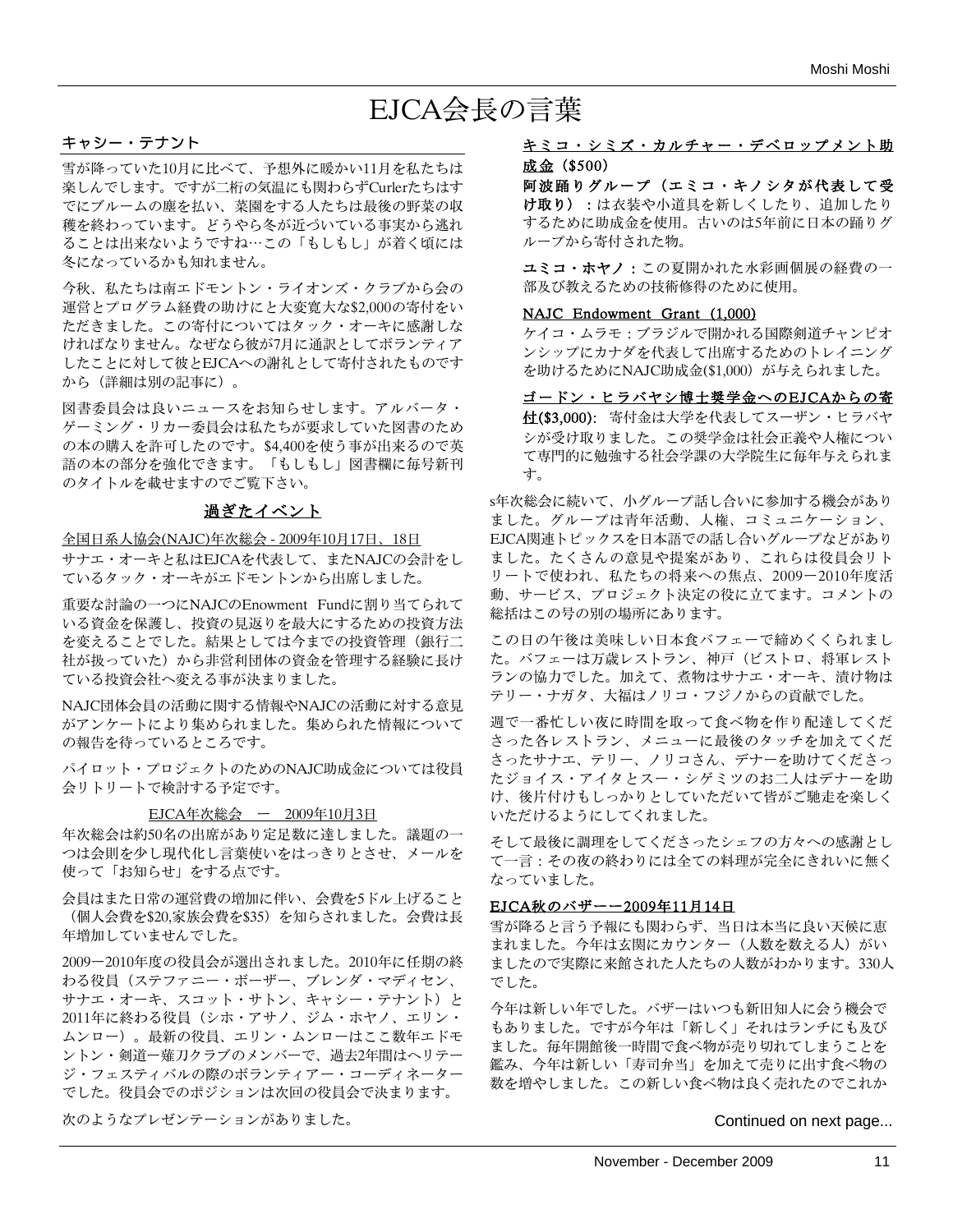#### President's message...continued from page 11

伝ってくださった皆様、おめでとうございます。

「新しい」はボランティアーにも及びます。毎年手伝っている 信頼できるボランティアーに加えて今年は何人もの新しい顔が 加わりました。新顔の皆さん、ようこそ!EJCAバザーは年に一 度の主要な資金作りイベントです。大勢のボランティアーの助 け、来館した大勢の皆さんの支持、個人や商売をしている方々 の寛大な寄付など感謝いたします。

詳細は別の場所にあります。

#### 将来のイベント

#### 役員会リトリート

11月28日役員会は年次総会の小グループ話し合いで得られた情 報を基に来年、及び長期活動計画の検討をします。その総括は 「もしもし」次号をご覧下さい。

#### クリスマス・パーティーー2009年12月12日 新年会ー2010年1月9日

「もしもし」に同封の広告をご覧ください。

# バザーの報告

#### 大木 早苗

恒例秋のバザーは2009年11月14日(土)にEJCA センターで 行われました。秋晴れのすばらしいお天気に恵まれて開場の11 時30分を待たずに11時頃からお客様が続々とお見えになりまし た。食べ物の会場は11時30分の予定で用意していましたから、 早く見えた方はお土産品や本のコーナーを見ていただいていま した。

11時30分丁度に開場して、皆様に早速食べ物のお買い物をして いただきました。幕の内弁当はいつものようにエドモントン最 高のお料理自慢の会員がこれ以上のものはないと自信を持って 作りました。エビフライ、ポークのしょうが焼き、かぼちゃ、 しいたけ、こんにゃく、人参、生揚げの煮物、ブロッコリー、 きゅうりとわかめの酢の物、ポテトサラダ、ご飯がぎっしりと おいしそうにつめられていました。そして今年の新製品はお寿 司弁当です。稲荷寿司と太巻きの横に鮭の照り焼き、ブロッコ リーの緑と酢しょうがのピンクをきれいに入れました。稲荷寿 司、太巻き、ちらし寿司は別々にも買えます。ちらし寿司もよ い味だと好評でした。きつねうどんは熱々のうどんが熱々の美 味しいお汁に入っていたのがとてもよかったと褒めていただき ました。それにうどんの量もたっぷりでした。

もう一つ新製品は大福です。いつもはBake Saleにご寄付いただ く大福だけだったので、すぐに売切れてしまい、皆様に欲しい 欲しいといわれていました。今年はがんばって500個作りまし た。一皿5個ずつ入れて、100皿用意しましたがそれも皆売切れ てました。おととしからはじめたお餅もたくさん買っていただ きました。お正月の分もと考えて、10切れずつの包みを170ほ ど用意しました。さすがに170は売れずに残りはお正月用に 冷凍してあります。

そして大人気は皆様に寄付していただくBake Saleのテーブルで す。シナモンロール、チキンパイ、アンパン、お赤飯、漬物、 お饅頭、ゼリー、クッキー、マッフィン、各種のケーキやター ツ、どれも美味しそうで、どんどん売れてしまいました。寄付 してくださった皆様ありがとうございました。それから、たっ ぷり甘いお汁粉、私はバザーの食べ物でお汁粉だけ買うことが できましたが、熱くて甘くて、お豆腐入りのお餅も最高でし た。来年は是非召し上がってください。お勧めです!

お土産品や本のコーナーに行くと、まず個人で出しているお店 が5つあります。クリスマスカード、刺し子、手芸の装飾品、手 作りのペンなど、心を込めて作ったものがどれもすばらしいで した。本のコーナーは、主に日系関係の本を展示してご希望の 方の注文をいただいて、書店から取り寄せるようにしました。

皆様に日系の本を手にとって見ていただきたいと思ったので す。これも盛況で20冊も注文をいただきました。在庫のある本 はその場で買っていただきました。隣はEJCA Sale Tableです。 会員の皆様から沢山の寄付をいただいていろいろなものを買っ ていただくことができました。お値段もとっても安くて、私の 友達はいつもここでクリスマスプレゼントの買い物をするのだ と嬉しそうに言っていました。ご寄付をいただいた皆様本当に ありがとうございました。

最後の楽しみは福引です。沢山のレストラン券、陶芸品、お 米、太鼓ワークショップ券、額入りの書、など28点の賞品があ りました。1時15分に抽選が始まると、皆様がホールに集まり、 当たりが呼ばれるたびに完成が沸いていました。当たった方々 おめでとうございました。ご寄付いただいた皆様心よりお礼を 申し上げます。

さてこのバザーでは\$4,000以上の純益を上げることができまし た。EJCAの運営費として大切に使います。ところでこの3年 間、バザーからの純益はどんどん伸びています。2007年は \$3,000、2008年は\$3,400, 2009年は\$4,000でした。

今年は初めて、お客様の数を調べました。総数330人の方がお見 えになりました。昔の会員の方、日本から来たばかりの若い 方、カナダ人一般の方、それぞれに久しぶりに会ってお話が進 んだり、新しく友達になったり、バザーはすばらしい社交の場 にもなっていました。

このバザーに為に、60人以上の会員がボランティアとして働き ました。又、沢山の方からいろいろなご寄付をいただきまし た。お名前のリストはいつものように別の欄にあります。

ここで短くバザーの準備の様子をお伝えしますね。9月の末に一 回目の準備委員会を開きました。8人のメンバーです。去年のバ ザーからの伝達事項を参考に、今年の方針、すなわち何をどれ だけ何時どのように誰が用意するか決めます。このときに主な 食べ物のメニュー、各仕事のリーダー、宣伝方法、「もしも し」へのご案内、メールでのお誘い、お餅や大福の大量生産計 画、福引の賞品の依頼などおよその方針を決めました。10月下 旬の2回目の準備委員会までには、すでにお餅と大福は出来上 がって冷凍してありました。福引の賞品も沢山集まり、日立カ ナダからは現金のご寄付もいただきました。「もしもし」への 記事や、バザーの広告も出来上がっています。2回目の準備委員 会では食べ物の材料や手順の詳細も作り、幕の内弁当の試食も し、去年の反省を踏まえて食べ物の売り方を工夫し、会場のデ ザインもしました。 11月にはいるとラストスパート!大勢の ボランティアも集まり、それぞれの部署で大活躍していただき  $2.5<sup>o</sup>$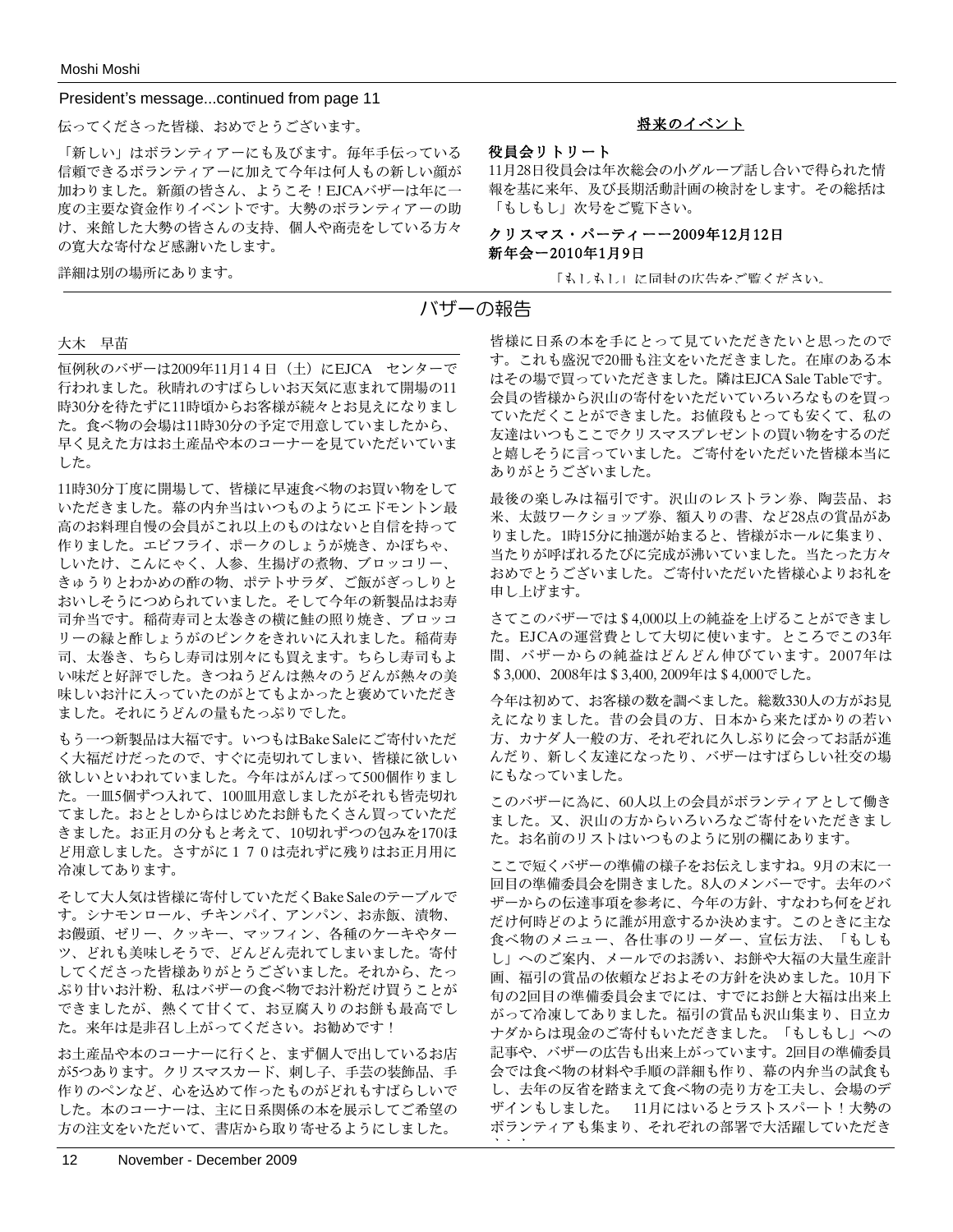# 松の会クラブ・ニュース

ピーター・ウオング



日系シニアクラブにとっては忙しい2ヶ月 でした。9月の定例会では新役員の選出が あり、ピーター・C・ウオング(新会 長)、キャシー・テナント(新副会長)、 ハイディー・マツネ(継続会計)、ヒロ

シ・ヨコタ (継続書記)が今後2年間の役 員となりました。日本食の後、グループは映画「送り 人」を鑑賞しました。若い男性が死人の埋葬(最後の出 発)のために準備すると言う仕事に偶然にも着いてしま うと言う筋です。映画は滑稽でもあり、感動的で、外国 語の部門でオスカーを獲得したのも頷けます。

10月のグループの遠出は「メィーフィールド・デナー 劇場」でのブランチとショーでした。19名が「食べ放 題」のバフェーと午後のショー;ハンク・ウイリアム ズ、シャニア・ツワイン、ガーサー・ブルックスの歌を 主にした「ナッシュビル・アイコンズ」を楽しみまし た。またこのようなショーに行きましょうと皆が賛成し ました。

10 月定例会にはカナダには長年来ていなかった日本か らの訪問客、ジュディー・コスケガワが出席しました。 彼女ピーターとルイーズの友人でカルガリー大学の数学 科で働いていました。ピーターがそこの大学院生の時に 知り合いました。彼女は日本へ働くために戻りました。 グループはランチを一緒に楽しみ、キャシーが用意した クラブ会員のための「カナダ」クイズをしました。クイ ズで私たちは自分の国に付いて知っている事、知らない 事を知らされました。一番多く正解したグループはツー ニー(\$2)賞を貰いました。

11月の遠出は11月10日、リバー・クリー・カジノへ大き なグループで行きました。Marriott Hotelのシニアのため の\$1.99の朝食バフェーに朝9時から行きました。そこでカ ジノとランチの無料券を貰いました。17名は種々なゲー ムやトーナメント福引きに参加しました。グループの数 人はスロット・トーナメントの最終戦に残り、二つの上 位賞金、\$250 と\$100を獲得し、カジノへの遠出を価値の あるものとしました。例え全員に利益のあった日でなく ても、会員は楽しい一日を送りました。

11月の定例会では将来の遠出や毎月のランチをもっと楽 しいものにするための計画を立てます。55才以上であれ ばどなたでも松の会会員になれます。毎月第四水曜日の 定例会へお越しください。2010年度への新会員をお誘い します。

詳しくはピーター(780-487-7099)又はキャシー(780-436- 6291)へご連絡ください。

### Japanese Proverbs

空樽は音が高い:浅はかな人ほど知りもしないことをとくとくと しゃべることのたとえ。

Empty barrel sounds loud when pounded: Those who know little talk a lot.

秋の扇:男に見捨てられた女のたとえ(夏には重宝に使われた扇も 秋になると見捨てられる。中国の詩から)

Fun in Autumn:Woman abandoned by man (Fan treasured in summer is no longer needed in Autumn - from a Chinese poem)

あっても苦労、無くても苦労

If you have it, it is hardship, but if you do not have it it is hardship too.(such as money)

雨降って地固まる:いやなことやもめ事がおきた場合でも時間が 経つとそれが良い結果に変わっている事

Rain fall firms up the land :when trouble is over it might turn out to be a good thing

いつまでもあると思うな親と金

Do not expect parents and money to last forever.

井の中の蛙大海を知らず:自分の狭い知識や了見に捕われて、そ れより遥かに広い世界を知らない人を嘲笑する言葉

Frog in a well does not know the ocean:a narrow mined person who does not know of wider world.

痛し痒し;掻(か)けば痛いし、掻かなければ痒い。どっちにし ても善し悪しの判断のつきにくいこと。

Painful and itchy:when scratched it is painful but if not scratched it is itchy. Meaning it is difficult to say good or bad.

氏より育ち:家柄や血筋より、育った境遇や教育のほうが大切だ と言うこと。

It is more important how one is raised and one's education than the family name and blood line.

### EJCA水彩画教室

1月から新しいクラスが始まります。興味のある方はどうそご 連絡ください。日時は下記の通りです。

1月10日と17日 2月7日と21日

クラスは午前10時半から午後2時まで。お弁当持参です。

クラス1ー空と陸地と木 クラス2ー小さい風景画 クラス3ー水と反映 クラス4ー静物か人物 費用\$50

ユミコ・ホヤノまでご連絡ください。電話:780-437-7730、  $\times$  -  $\nu$ : yumiko@shaw.ca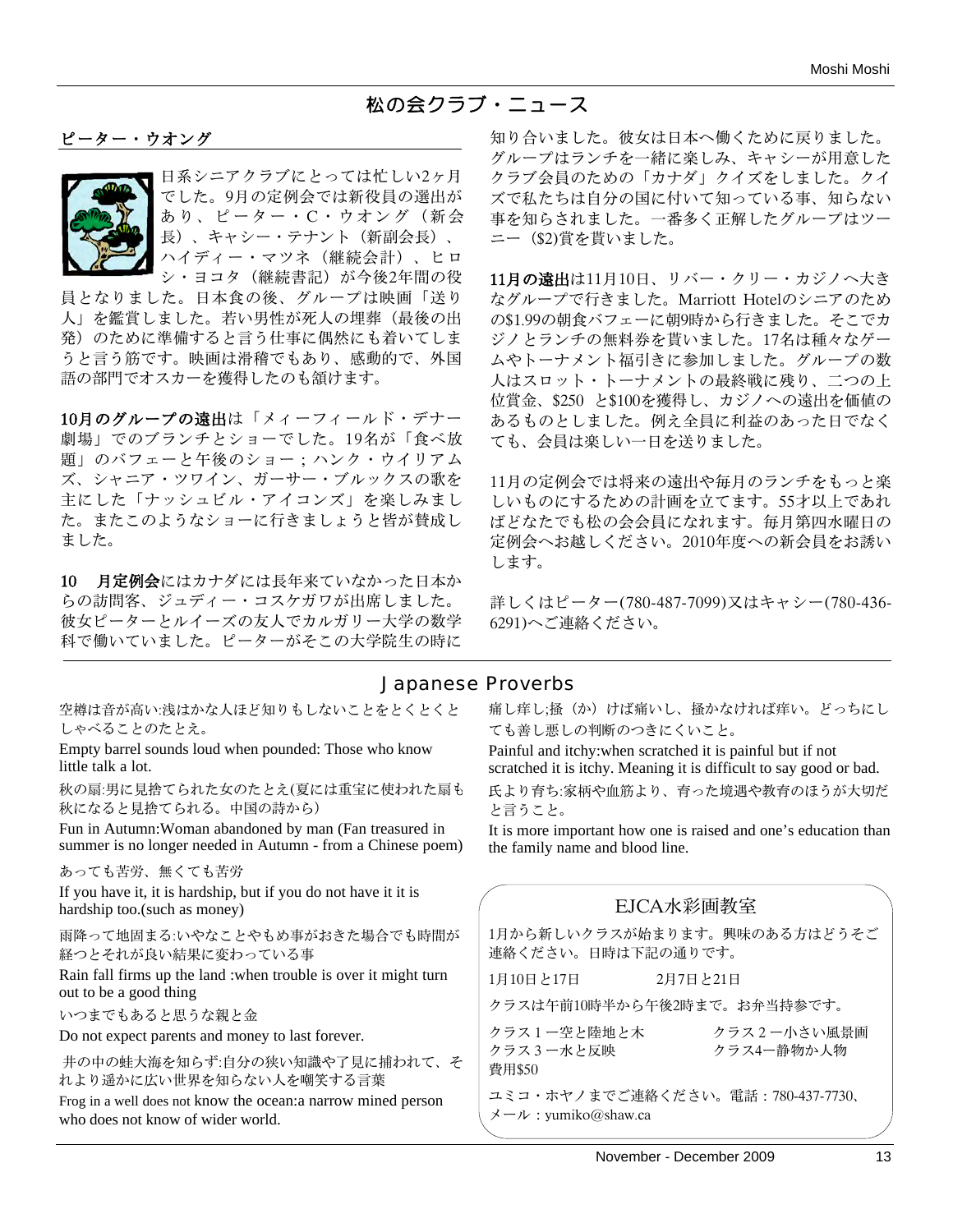

# Library Corner

The Library Committee communicates with you through the "Library Corner" of the Moshi Moshi. Introduction of new books, material reviews, and activities will e posted

**1. New books:** From September to October the following books were added to the library.

### Purchased Materials:

English translation of modern Japanese literature of Haruki Murakami and traditional literature of Soseki Natsume and Ryonosuke Akutagawa, and books by Nikkei writers were purchased.

| $\mathbf{ID}$ | Category                   | <b>Author</b>        | <b>Title</b>                                       |
|---------------|----------------------------|----------------------|----------------------------------------------------|
| 2224          | <b>English Translation</b> | Akutagawa, Ryunosuke | Rashomon & Seventeen Other Stories                 |
| 2225          | <b>English Translation</b> | Murakami, Haruki     | The Wind-up Bird Chronicle                         |
| 2229          | <b>English Translation</b> | Murakami, Haruki     | Kafka on the Shore                                 |
| 2230          | <b>English Translation</b> | Murakami, Haruki     | What I Talk About when I Talk About Running        |
| 2231          | <b>English Translation</b> | Murakami, Haruki     | Norweigian Wood                                    |
| 2232          | <b>English Translation</b> | Murakami, Haruki     | Hard-boiled Wonderland and the End of the<br>World |
| 2233          | <b>English Translation</b> | Murakami, Haruki     | <b>Elephant Vanishes</b>                           |
| 2234          | <b>English Translation</b> | Murakami, Haruki     | Underground                                        |
| 2235          | <b>English Translation</b> | Murakami, Haruki     | Dance Dance Dance                                  |
| 2236          | <b>English Translation</b> | Murakami, Haruki     | A Wild Sheep Chase                                 |
| 2218          | <b>English Translation</b> | Natsume, Soseki      | Kokoro                                             |
| 2219          | <b>English Translation</b> | Natsume, Soseki      | Gate                                               |
| 2223          | <b>English Translation</b> | Natsume, Soseki      | I Am a Cat                                         |
| 2227          | <b>English Translation</b> | Natsume, Soseki      | Kusamakura                                         |
| 2228          | <b>English Translation</b> | Natsume, Soseki      | <b>Botchan</b>                                     |
| 2222          | Nikkei                     | Golden, Arthur       | Memoirs of a Geisha                                |
| 2226          | Nikkei                     | Guterson, David      | Snow Falling on Cedars                             |
| 2267          | Nikkei                     | Kogawa, Joy          | Obasan                                             |
| 2221          | Nikkei                     | Kogawa, Joy          | Itsuka                                             |
| 2220          | Nikkei                     | Tamayose, Darcy      | Odori                                              |

### Donated Materials:

We received 32 materials from various members. Thank you very much!

| ID      | Category | Author                  | <b>Title</b>    |
|---------|----------|-------------------------|-----------------|
| 2251    | 日本文学     | Kajii, Motojiro 梶井 基次郎  | 檸檬              |
| 2246    | 日本文学     | Miyazawa, Kenji 宮沢 賢治   | 銀河鉄道の夜          |
| 2247    | 日本文学     | Miyazawa, Kenji 宮沢 賢治   | 風の又三郎           |
| 2248    | 日本文学     | Takamura, Kotaro 高村 光太郎 | 千恵子抄            |
| 2238-39 | 日本文学     | Mrasaki Shikibu 紫式部     | 源氏物語<br>$1 - 5$ |
| 2243    | 日本文学     | Daizai, Osamu 太宰治       | 津軽              |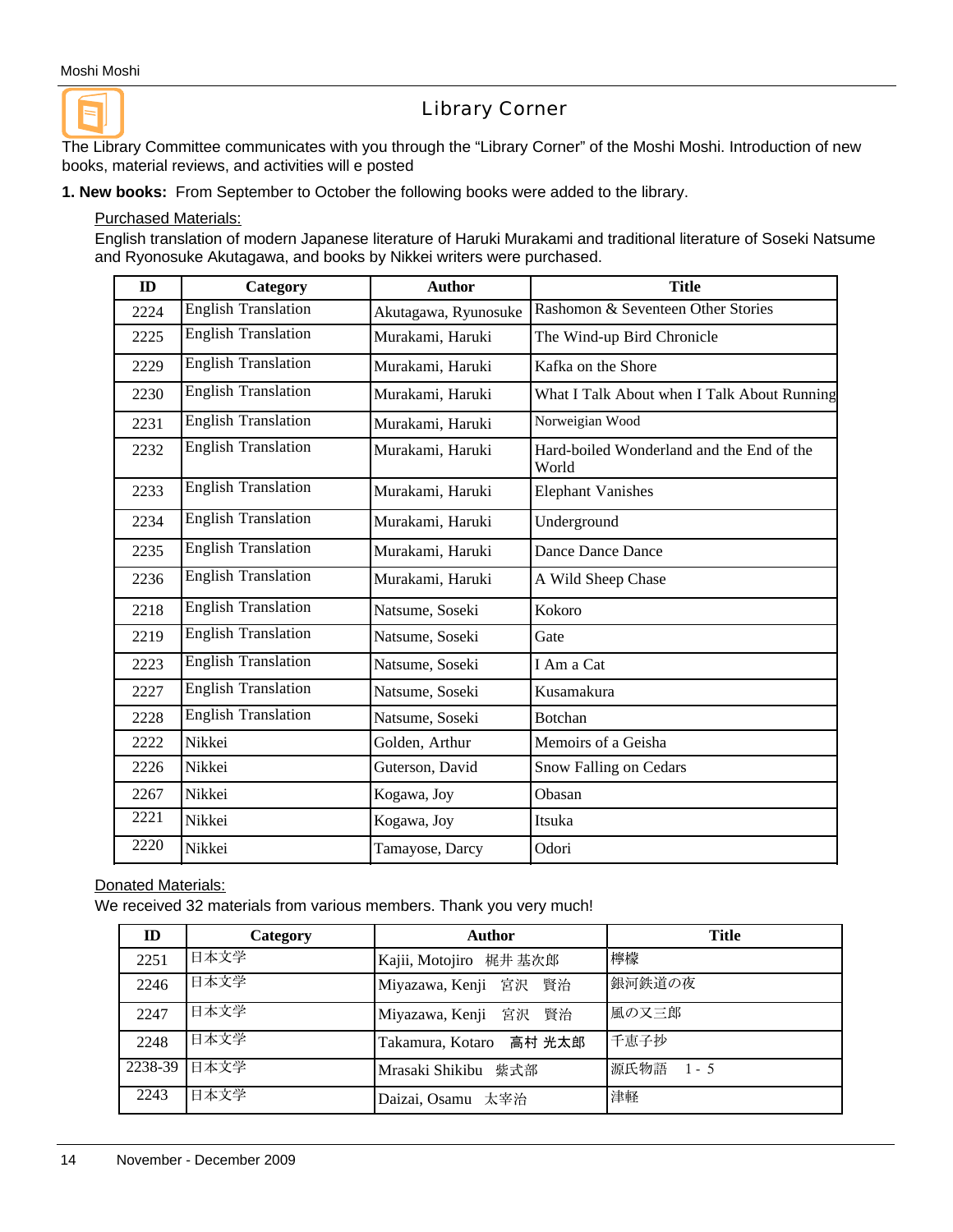| ID   | Category                   | <b>Author</b>          | <b>Title</b>                           |
|------|----------------------------|------------------------|----------------------------------------|
| 2244 | 日本文学                       | Shimazaki, Toson 島崎 藤村 | 破戒                                     |
| 2245 | 日本文学                       | Shimazaki, Toson 島崎 藤村 | 千曲川のスケッチ                               |
| 2249 | 日本文学                       | Higuchi, Ichiyo 樋口一葉   | にごりえ・たけくらべ                             |
| 2250 | 日本文学                       | Hori, Tatsuo 堀辰夫       | 風たちぬ                                   |
| 2217 | <b>English Translation</b> | Morris, Ivan           | The Pillow Book of Sei Shonagon        |
| 2216 | <b>English Translation</b> | Porter, N. William     | A Hundred Verses from Old Japan        |
| 2266 | Hobbies                    | Takagi, Satoshi        | Joy of Origami                         |
| 2264 | Hobbies                    | Yamaguchi, Makoto      | Let's Enjoy Origami                    |
| 2263 | Hobbies                    | Chonoyu Bunka          | お茶の作法入門                                |
| 2252 | Social, Japan              | <b>Color Books</b>     | <b>Bunraku</b>                         |
| 2253 | Social, Japan              | <b>Color Books</b>     | Japanese Paper Dolls                   |
| 2254 | Social, Japan              | <b>Color Books</b>     | Japanese Swords                        |
| 2255 | Social, Japan              | <b>Color Books</b>     | Kimono                                 |
| 2256 | Social, Japan              | <b>Color Books</b>     | Kyogen                                 |
| 2257 | Social, Japan              | <b>Color Books</b>     | <b>Noh Masks</b>                       |
| 2258 | Social, Japan              | <b>Color Books</b>     | Tea Ceremony                           |
| 2260 | Social, Japan              | De Mente               | The Japanese Have a Word for It        |
| 2259 | Social, Japan              | Halford                | Kabuki Handbook                        |
| 2261 | Social, Japan              | Sosnoski               | Japanese Culture                       |
| 2262 | Social, Japan              | The Ainu Museum        | Ainu History and Culture               |
| 2215 | Social, Japan              | Arikawa, Hiro 有川浩      | 阪神電車                                   |
| 2237 | Video-DVD                  | National Film Board    | Sleeping Tigers - Asahi Baseball Story |

### **2. Material Reviews**

### 広島のこころ29年 カテゴリー 日本文学 ID707

広島に原爆が投下されたその日の様子を被爆者55名が書いた手記。戦争が終結して29年目に出版されている。被爆者の人 達にとっては忘れたくても、忘れられない記憶が、生々しく伝わってくる。全く戦争を知らない世代の私にとって、本が唯 一、戦争の悲惨さを教えてくれる。戦争などあってはいけない事を私の世代から子供たちの世代に伝えていく為には、このよ うな本が大切な役目を果たすと思う。(浅野志保)

#### JAPAN TOURIST BUREAU BOOKS

Going to Japan and wanting to know what you should see in Tokyo … wondering about a specific point of courtesy … or just wanting to know more about Japanese customs?

On one of the lower shelves in the library is a series of books that are smaller than a pocket book. Don't overlook them because of their size …. these small gems from the Japan Tourist Bureau are packed with interesting and helpful information about Japan. Each one covers a specific topic such as what to do and see in Kyoto, what not to miss in Tokyo, the Japanese transportation system, etiquette in different situations, martial arts and many more. This series provides a wealth of information in bite-sized pieces!

#### **3. Activities**

- The Gaming Board approved the use of Casino Funds for purchase of books. Please send us book requests. The request form is available at the Library. If it is more convenient to email, please forward suggested books to <office@ejca.org>.
- Library Website was designed and is being added to the EJCA website.
- A Book Club started in October. Please contact Sanae Ohki at <sanaeohki@shaw.ca>.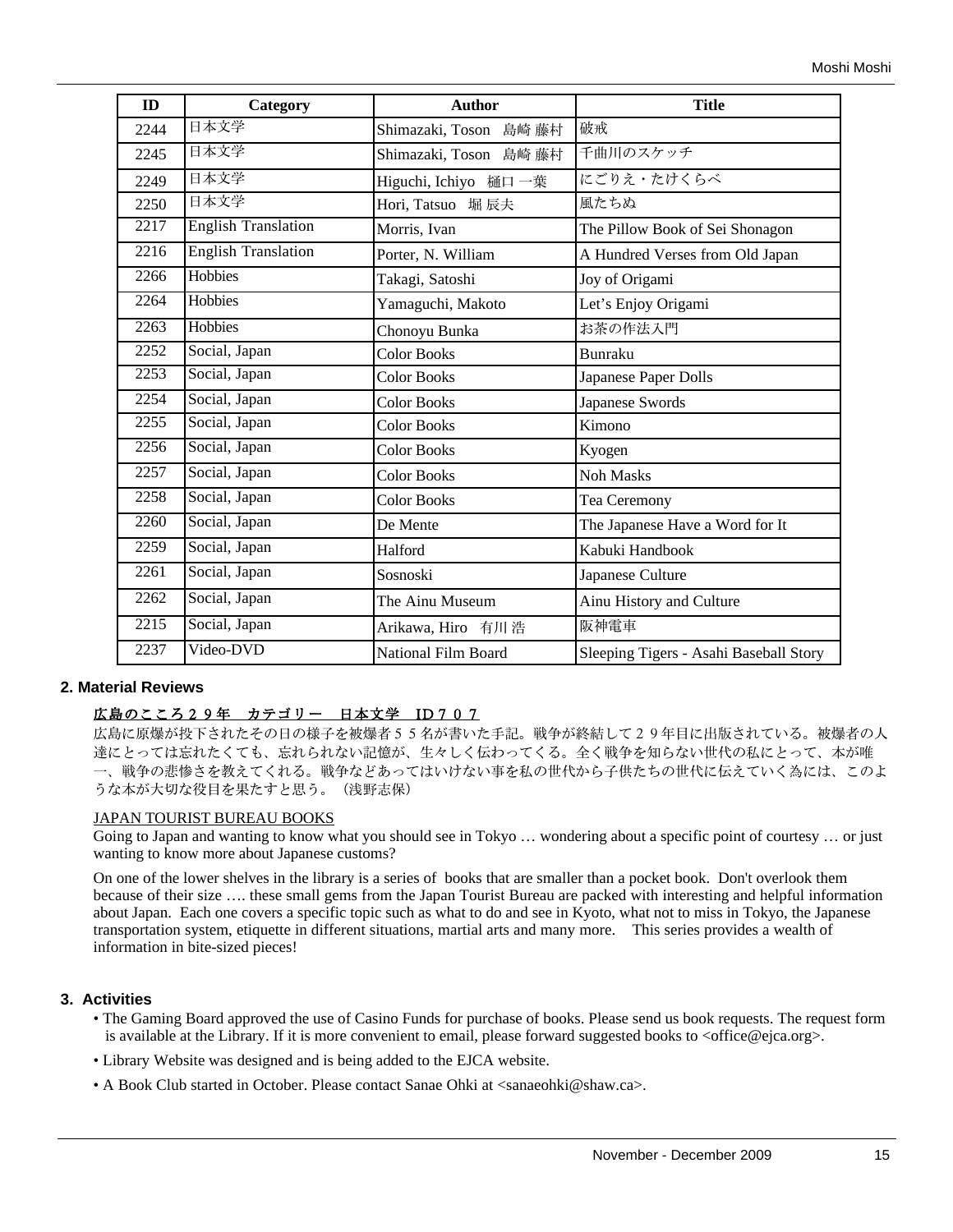# H1N1 Influenza

Hello members of EJCA. It has been a few months since H1N1 influenza started causing world wide chaos. Here in Alberta is not much different from the rest of the world. We have been exposed to numerous and mixed information since the second wave of this new flu severely affected our province in early fall. Here is the summary of key but often forgotten points around H1N1 and its related topics.

- It takes between 8-14 days for the vaccination to become activated. In other words, you are at risk to become infected by the virus during that time period after the vaccination.
- None of the antiviral drugs nor the vaccination is 100 % effective at preventing or treating infection. Therefore, you need to be cautious even while on or after the medication, and also after being vaccinated.
- Antiviral drugs (Tamiflu®, Relenza®) are used to shorten the duration of sickness and to minimize the complications of the infection, but not to prevent spreading of a viral infection directly. While you are taking the medications, the virus can spread through your saliva or nasal discharge contaminated by the virus. So, again, please stay at home while on antiviral medications.
- ASPIRIN or aspirin-containing OTC medications should not be used in children and teenagers who present with flulike symptoms. Please consult your physician before using this medication. (Aspirin, ASA, salicylate, Acetylsalicylic Acid are all same substance.)
- **"To rest at home when you feel unwell."** We tend to push ourselves to finish plans made previously even when feeling sick. Courage to cancel appointments and rest is sometimes necessary to let yourself recover as well as to prevent the potential spreading of a viral infection.
- **"Wash your hands."** More information on proper handwashing procedure is mentioned later.
- **"Cough and sneeze etiquette."** Cough or sneeze into your

arm or paper towel, not your hand. If you use a tissue, dispose of it as soon as possible and wash your hands. Influenza virus is transmitted by saliva or nasal discharge into the air and onto objects.

- "Eat healthy." Increase intake of vitamin-rich fresh fruit and vegetables.
- "Minimize sugar intake." White sugar seems to suppress your immunes system.
- **"Hydrate yourself with WATER."** Caffeinated beverages, such as coffee, tea and pop, and juice which contains high sugar are not recommended.
- **"Practice an adequate amount of physical exercise."** Low to moderate intensity of exercise elevates immune system, such as stretching, walking, aquafit, and light jogging.
- **"Manage your physical and mental stress."** Overstress often suppresses your immune function.

Hand hygiene is believed to prevent 80% of infectious disease. Let's take a few moments and master proper hand-washing technique.

- Remove wrist watch and rings, and roll up long sleeves.
- Wet hands up to the wrists with warm water.
- Apply enough soap to cover all hand surfaces
- Work soap under the fingernails and around and between joints and fingers. Do not forget the bottom part of thumbs. Wash long enough to have to time to sing, whistle or hum the Happy Birthday song.
- Rinse off every trace of lather with water
- Dry hands with a clean cloth or paper towel while taking special care to dry thoroughly between the fingers and wrists.
- Turn off the tap/spout with a paper towel or cloth

#### **Aki Kawai, B.Pharm., N.D.**

# EJCA Membership Application/Renewal Form

| Name:                       |  |  |
|-----------------------------|--|--|
|                             |  |  |
| City & Province:            |  |  |
|                             |  |  |
|                             |  |  |
|                             |  |  |
|                             |  |  |
| Please check as applicable: |  |  |
| O Family: \$35.00           |  |  |
| $O$ Single: $$20.00$        |  |  |

O Seniors: Free (70 years and up)

Please mail completed form to: EJCA Membership EJCA - ACL Centre 6750 - 88 Street Edmonton, Alberta T6E 5H6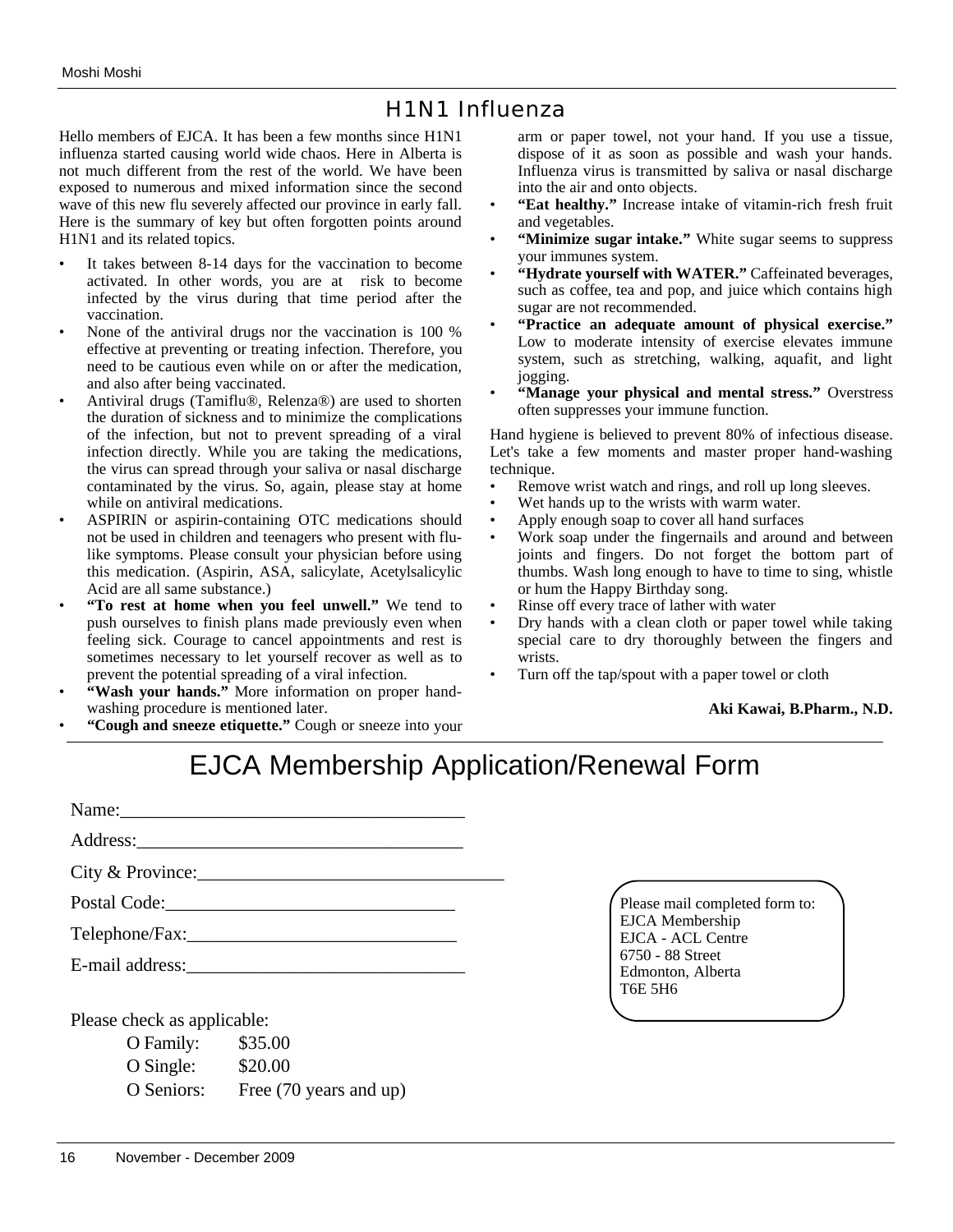# Japanese Language Lessons for Beginners

EJCA is offering a third session of mixed beginner's Japanese language classes to ten members starting January 13, 2009.

Again, NAJETTA will send 10 members to the class and EJCA will also send 10 members. The fee for 10 two-hour classes will be \$50.00 (textbook extra). If there are more than 10 EJCA applicants by the registration closing date, priority will go to the students who attended one or both of the past sessions to allow them to continue their studies. Then, two board members will draw names for the remaining vacancies.

EJCA applicants need to fit the following requirements:

- 1. Have an understanding of and have experienced Japanese culture in general.
- 2. Have a desire to continue Japanese language skill development in the future.
- 3. Be at a beginner Japanese language level with some knowledge about Japanese language.
- 4. Be able to learn in an adult-student environment. Students must be at least 16 years old.

| Details: Date/time: |               | January 13, 2010 - March 17, 2010 (ten Wednesdays) 7:00 - 9:00 pm                                                |
|---------------------|---------------|------------------------------------------------------------------------------------------------------------------|
|                     | Location:     | EJCA Centre, 6750-88 Street, Tel: 780-466-8166                                                                   |
|                     | Tuition fees: | \$50.00 (textbook extra).                                                                                        |
|                     |               | Course content: Structured lessons in Japanese language using "Japanese for Busy People", discussion of Japanese |
|                     |               | culture and conversational practice guided by an instructor and teaching assistant.                              |
|                     |               | Registration closing date: Wednesday, December 16, 2009. Your enrollment in the class will be confirmed by       |
|                     |               | December 22, 2009.                                                                                               |

# Application for EJCA Japanese Language Lesson for the Winter 2010 session.

|                                                                                           | Signature : |
|-------------------------------------------------------------------------------------------|-------------|
|                                                                                           |             |
|                                                                                           |             |
| Please confirm your eligibility by checking the questions:                                |             |
| Yes, I have a good understanding and experience of Japanese culture in general.           |             |
| Yes, I have a commitment to continue my Japanese language skill in future.                |             |
| Yes, I am not fluent in Japanese language yet and my Japanese language level is beginner. |             |
| Yes, I am a member of EJCA and able to learn in an adult-student environment.             |             |
| I require a textbook: Yes, No                                                             |             |

Please send the application form to EJCA Office at 6750 88 Street, Edmonton, T6E 5H6, by Monday, December 16, 2009, with a cheque of \$50.00 payable to EJCA. Because of a short notice, please advice the EJCA office by telephone (780-466-8166) or email (office@ejca.org) indicating that you have mailed an application. The fee will be refunded if you are not selected.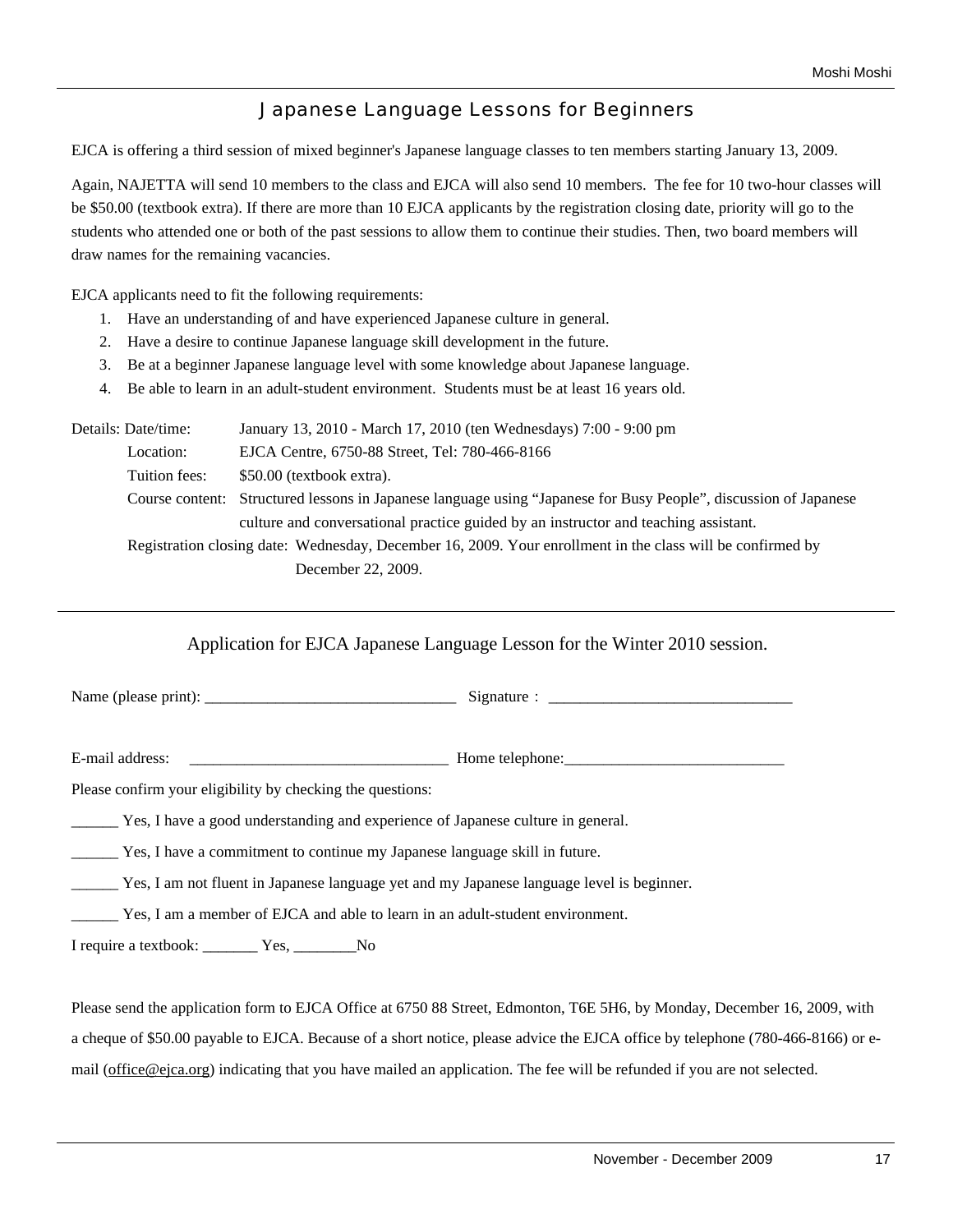# 2009 AGM Discussion Session Reports

### 1. Communication

#### Group Leader: Stephanie Bozzer

The first part of the discussion was to define how communication contributed to the growth of the EJCA, which everyone feels is of high importance. It was felt that communication allowed current members to stay in touch and informed about EJCA events, and it could also be a way to encourage new members to join and participate.

Several items were discussed and the short version is included with discussion and idea notes:

#### Moshi Moshi

- is a timely distribution of information
- concern about the cost of mailing the paper copy (which most people would prefer to receive)
- include more colour or different graphics or layouts
- look into a web based version with an option to print off in black and white
- use email addresses as password to access and download web version of Moshi Moshi
- on sign up to EJCA members can ask for print or emailed version to be available to them
- maybe need a survey to see what members would like to see included in the newsletter
- will always need to have it translated into both Japanese and English
- need a reporter to add current events (could casino money go towards paying this person on a contract basis or maybe have a small honorarium to go to people who submit an article)
- ideas for articles or regular columns
	- o etiquette section
	- o craft section

o club section (what do they do or what are they currently doing)

o recipes

o event articles (both lead up to events and a summary

- of the event when completed)
- o interviews with members
- o bio's of board members
- o library updates on new books
- o projects in process or completed
- o restaurant reviews
- o for sale , for service or for exchange section
- need to arrange new people to stat learn the business of putting out the Moshi Moshi (succession planning)

#### Other electronic means of keeping in touch

- create an EJCA net with all the names of members
- use this net to share information related to EJCA members (such as when a member passes away)
- set up a Facebook account for the EJCA as younger people use this frequently as a means of communication
- everyone must ensure that they keep their email addresses up

### Website

to date

- Needs to be worked on more frequently and kept up to date
- Any major changes need to be implemented in a more timely fashion
- Needs to be more user friendly
- Calendar needs to identify set up time and event time

#### New members

- Membership drives
- Check into what other community associations are doing such as Calgary
- Welcome new members (maybe a welcome to the EJCA basket)
- Create personal connections among members
- Focus on multiculturalism while honoring the roots of Japan
- Board members need to attend every event at the EJCA

#### Advertising

- Become visible in the Edmonton community
- See Heritage days as a good way to connect to the greater community
- Other avenues in which to advertise
	- o Argyll Community Newsletter
	- o Community League Newsletter
	- o Edmonton Examiner
	- o Edmonton Journal
	- o View
	- o See
	- o Wasabi radio
	- o OMNI TV

### 2. Youth and Young Adult Activities

#### Group Leader: Tomonori Hyodo

People who joined the discussion agreed that the EJCA should have more activities targeting youth and young adult members in order to attract younger members.

#### **Suggested Activities**

Possible "active" activities are a **bowling tournament, paint ball, Wii tournament, dance lessons**, and so on.

**Karaoke** is another good activity. The EJCA karaoke is held regularly for all members. However, it seems that more seniors join that club than youth and young adults. It may be good idea to have a Karaoke night for youth and young adults (plus a few seniors for starters). After the Karaoke night for young adults, they would feel more comfortable joining the more-frequentlyheld EJCA karaoke.

Continues on next page....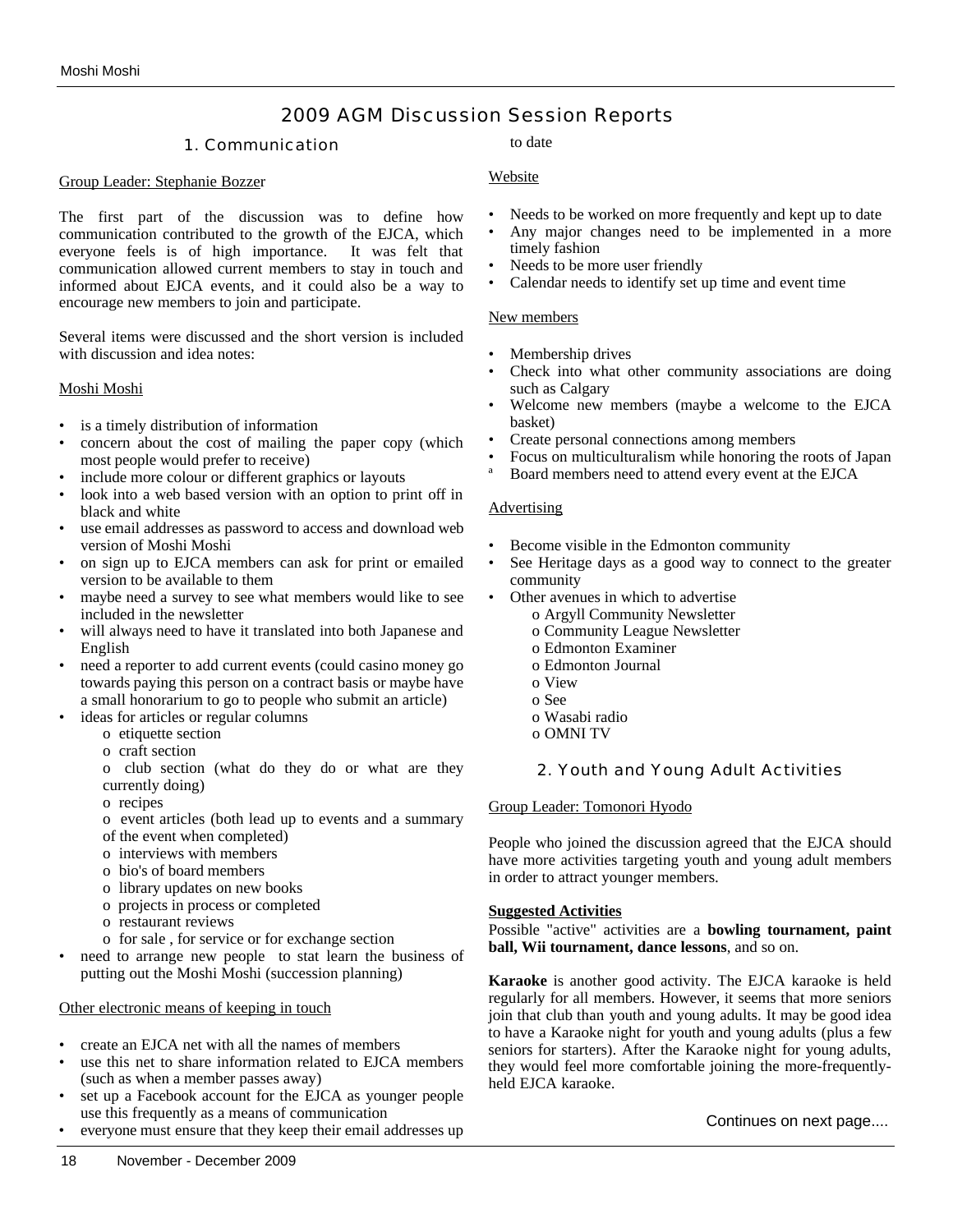#### AGM Group Discussions...continued from page 18

Joining a **community sport league**, such as dodge ball, soccer, or slow pitch leagues was brought to the discussion. It is possible for individuals to join a team in a league on their own but joining a league as a team from the EJCA strengthens the bonds between members and gives an opportunity to communicate. It also provides an opportunity to exercise.

**Ski or camping trip** would be a good event to have. A **ski trip** is costly for individuals but when people get together, transportation and fees (possibly) will be cheaper. If the EJCA can provide financial support, it is realistic. **Camping** is everyone's favorite. There are enormous numbers of camp grounds in and around Edmonton. Since kids also like camping, this is good for families, too. It would be like a big family reunion at a camping ground.

### **Finances**

Financial support for these activities should be discussed with board members. Using the example of a bowling event, the EJCA could provide prizes for the top 3 or so and the EJCA members just pay for lane usage and/or shoe fee. If possible, having a kids section and senior section encourages everyone to join the event.

### **Communication**

Only 7 people joined the discussion on this topic. It was strongly felt that we need to gather more ideas. Hence, the "group" of the EJCA youth group has been made on **Facebook**. URL is

http://www.facebook.com/group.php?gid=143729647965. I hope some ideas will come from the Facebook group and an event will be hosted there.

### **Leadership**

It was hard to decide who will be responsible for all the events. We came up with an idea! Since it is hard work for one person to be responsible for all the events, responsibility can be shared so that member A is responsible for the bowling event, B is responsible for Karaoke, C is..... and so on. This lightens the burden of responsibility imposed on one person.

#### **Inclusion**

All the activities or events should be for all the generations. Although the activeness or interest in some of the abovementioned activities will tend to attract more youth and young adults than families and seniors. However, activities especially like a bowling event and camping might appeal to all generations.

#### **Summary**

In a nutshell, the EJCA should have activities that are enjoyed more by youth and young adult members. However, more discussions are necessary; Facebook will help with respect to discussions among members.

# 3. Japanese Session - Variety of Topics

Group Leader: Sanae Ohki

#### **Section 1 - Report in English**

#### 1. Communications

Most members at this discussion session read all of the"Moshi Moshi" pages. They preferred to receive a hardcopy even when the "Moshi Moshi" is available on e-mail or the Internet. Only one member said he would read the "Moshi Moshi " only on email or the Internet.

Contents of the "Moshi Moshi":

- Want Information by specialists in Japanese on health, food, exercise, etc.
- Add a "column" where they can read tips for the life in Canada: health information, introduction of members etc.
- Want a contact list for emergency access to lawyer, doctor, social workers, and etc.
- For Sale and Wanted
- Suggest English and Japanese translations are together with the original for the Internet version.

To add these topics, the "Moshi Moshi" may require modifications. Meanwhile, if members find useful information in Japanese, just send it to Sanae. These topics can be posted in the "Moshi Moshi".

All members said that they have been volunteer their time for EJCA activities as members responsibility. So, they did not want to have any special appreciation party for their work. It will be adequate if dinner at the AGM has an element to celebrate the completion of one year of volunteer work by all members. Having a celebration party for major events like Heritage Festival is good because non-EJCA members who help such an event can participate in the party.

Ideas to increase EJCA membership by publicizing EJCA activities:

- Print the Japanese section of the "Moshi Moshi" and leave copies at Japanese food stores, restaurants, and etc.
- Change the contents and appearance of the Japanese section "Moshi Moshi" adding topics that attract new members to the EJCA.

For more effective communications between members, a member list will be useful.

#### 2. Youth and Younger Adults

The most interesting topic for the younger Japanese is education of their children.

Many EJCA members have experience in the Canadian education system. Their experience will be useful to the younger Japanese and will increase their interest in joining the EJCA. Suggested to have a forum with these topics.

Continues on the next page...